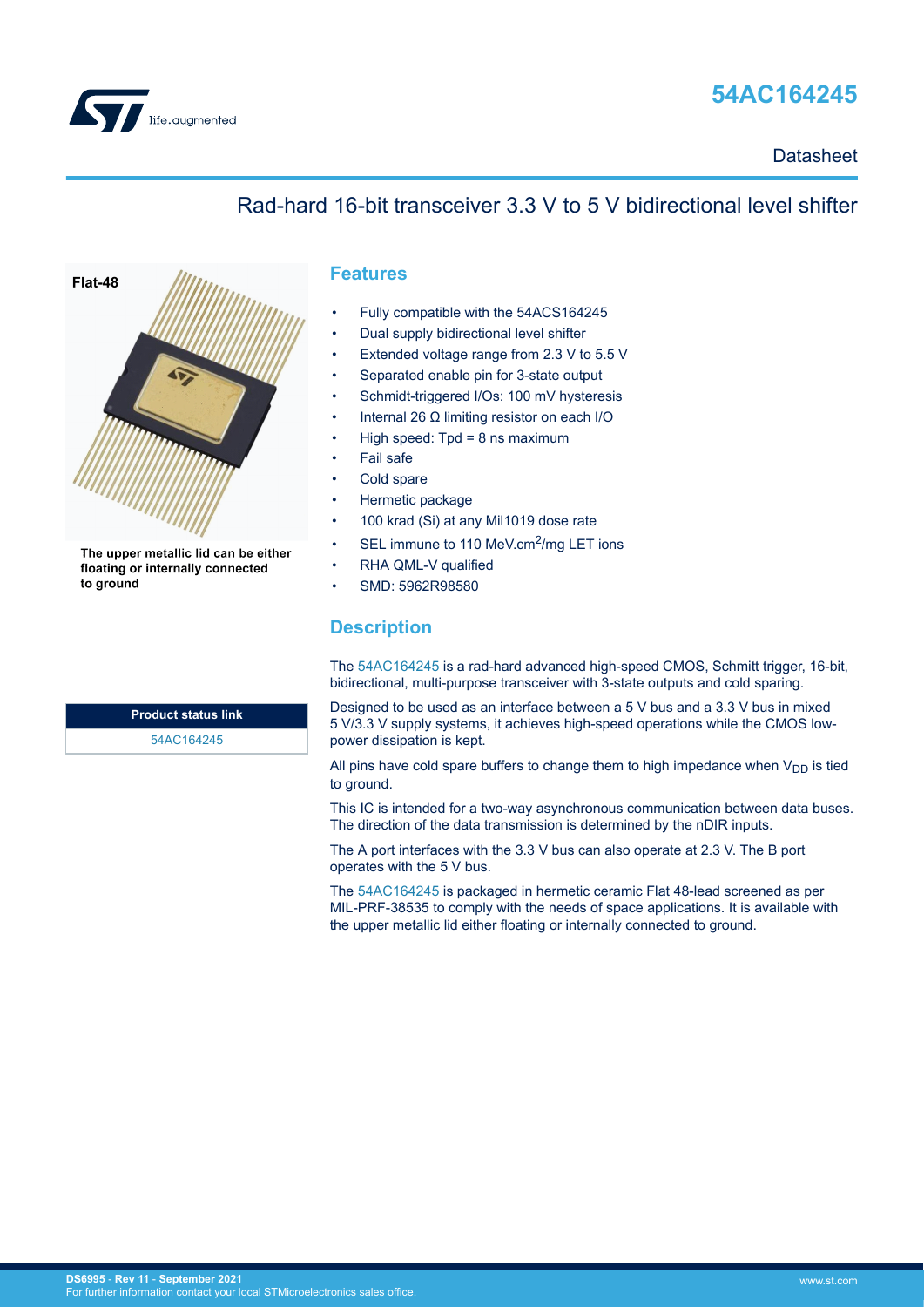# <span id="page-1-0"></span>**1 Functional description**

## **Figure 1. Logic diagram**



## **Table 1. Function table**

| Enable, OEx | <b>Direction, DIRx</b> | <b>Operation</b> |
|-------------|------------------------|------------------|
|             |                        | B data to A bus  |
|             | н                      | A data to B bus  |
|             |                        | <b>Isolation</b> |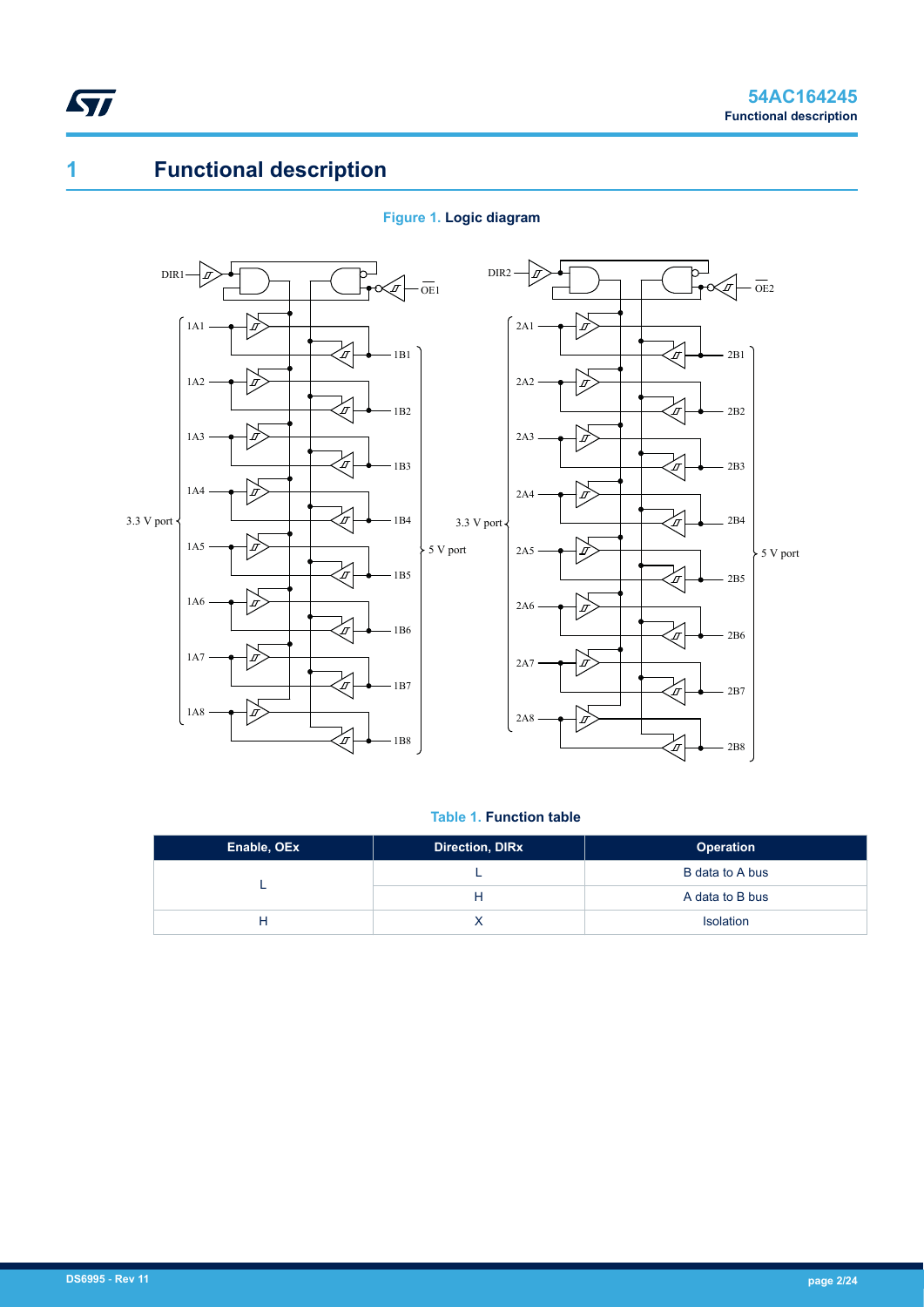## **1.1 Cold spare**

<span id="page-2-0"></span>W

The 54AC164245 features a cold spare input and output buffer. In high reliability applications, cold sparing enables a redundant device to be tied to the data bus with its power supply at 0 V (V<sub>DD</sub> = V<sub>SS</sub> = 0 V, V<sub>DD</sub> - $V_{SS}$  = 0 V) without affecting the bus signals or injecting current from the I/Os to the power supplies. Cold sparing also allows redundant devices that are not powered to be switched on only when required. Power consumption is therefore reduced by switching off the redundant circuit. This has no impact on the application. Cold sparing is achieved by implementing a high impedance between I/Os and  $V_{DD}$ . The ESD protection is ensured through a non-conventional dedicated structure. Using cold spare on bus A and bus B separately is not allowed. In cold spare, both  $V_{DD1}$  and  $V_{DD2}$  must be at 0 V.





1.  $R = \text{Ioff}/V_{DD}$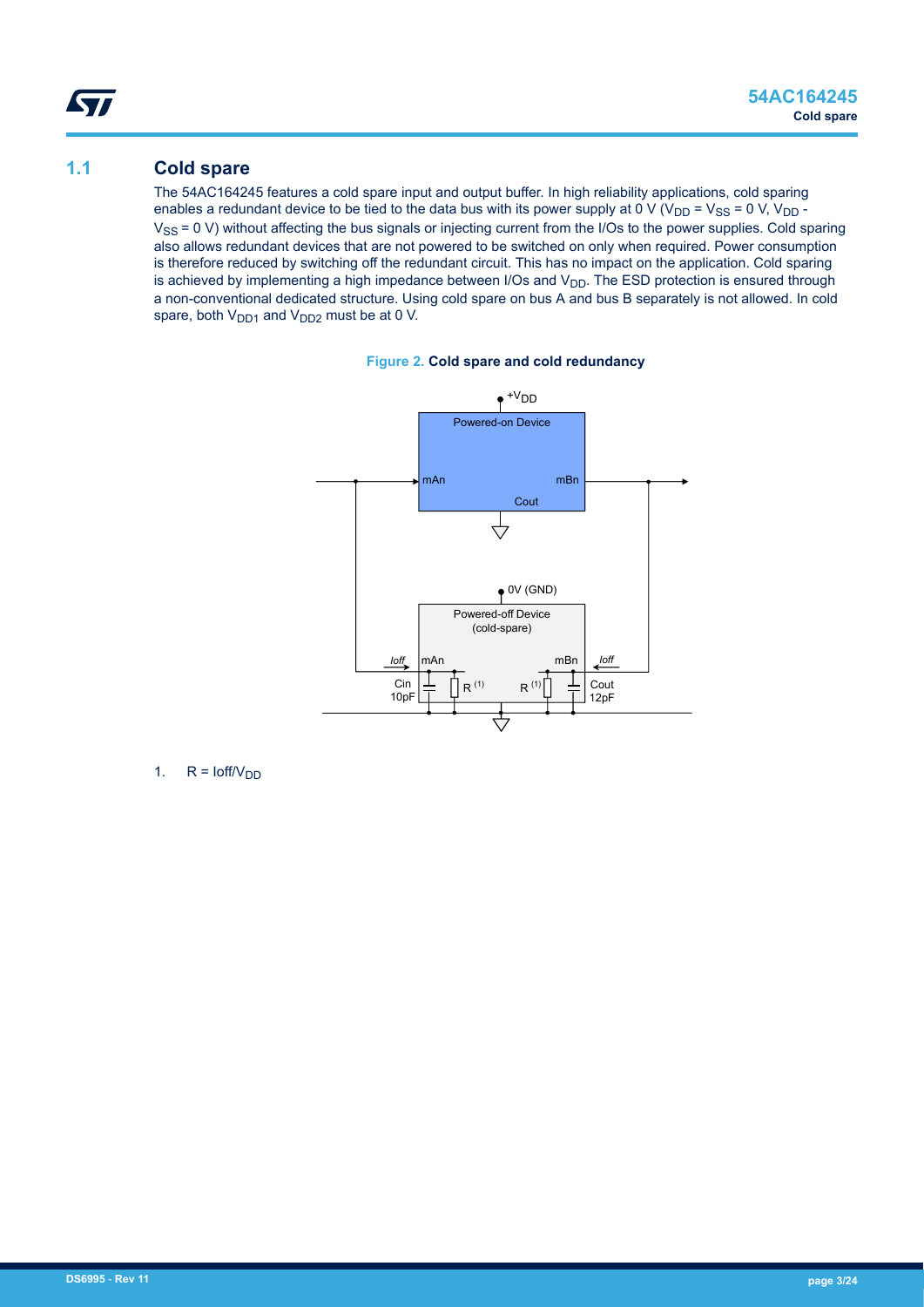## **1.2 Power-up**

<span id="page-3-0"></span>ST

During power-up, all outputs should be forced to high impedance by setting /OEx high. After V<sub>DD1</sub> (V<sub>CCB</sub>) and  $V_{DD2}$  (V<sub>CCA</sub>) are switched on (i.e. they have reached the desired value), /OEx can be set low. In this manner any transient and erroneous signals during power-up are avoided.

- In power-up:
	- $-V_{DD1}$  (V<sub>CCB</sub>) must be powered up before V<sub>DD2</sub> (V<sub>CCA</sub>).
	- In operating mode, to guarantee proper operation functionality after power-up:
	- $V_{DD1}$  has to be above or equal to  $V_{DD2}$ .
- In power-down:
	- $V_{DD2}$  must be powered down before  $V_{DD1}$ .

#### **Figure 3. Power supply domains**



*Note: Control signals on DIRx and /OEx: Corresponding CMOS logic levels that apply to all control inputs are VILmax = 0.3 x VDD1 and VIHmin = 0.7 x VDD1. For a proper operation, connect power to all VDD and ground all GND pins (i.e., no floating V<sub>DD</sub> or GND pins). Tie all unused inputs to GND.*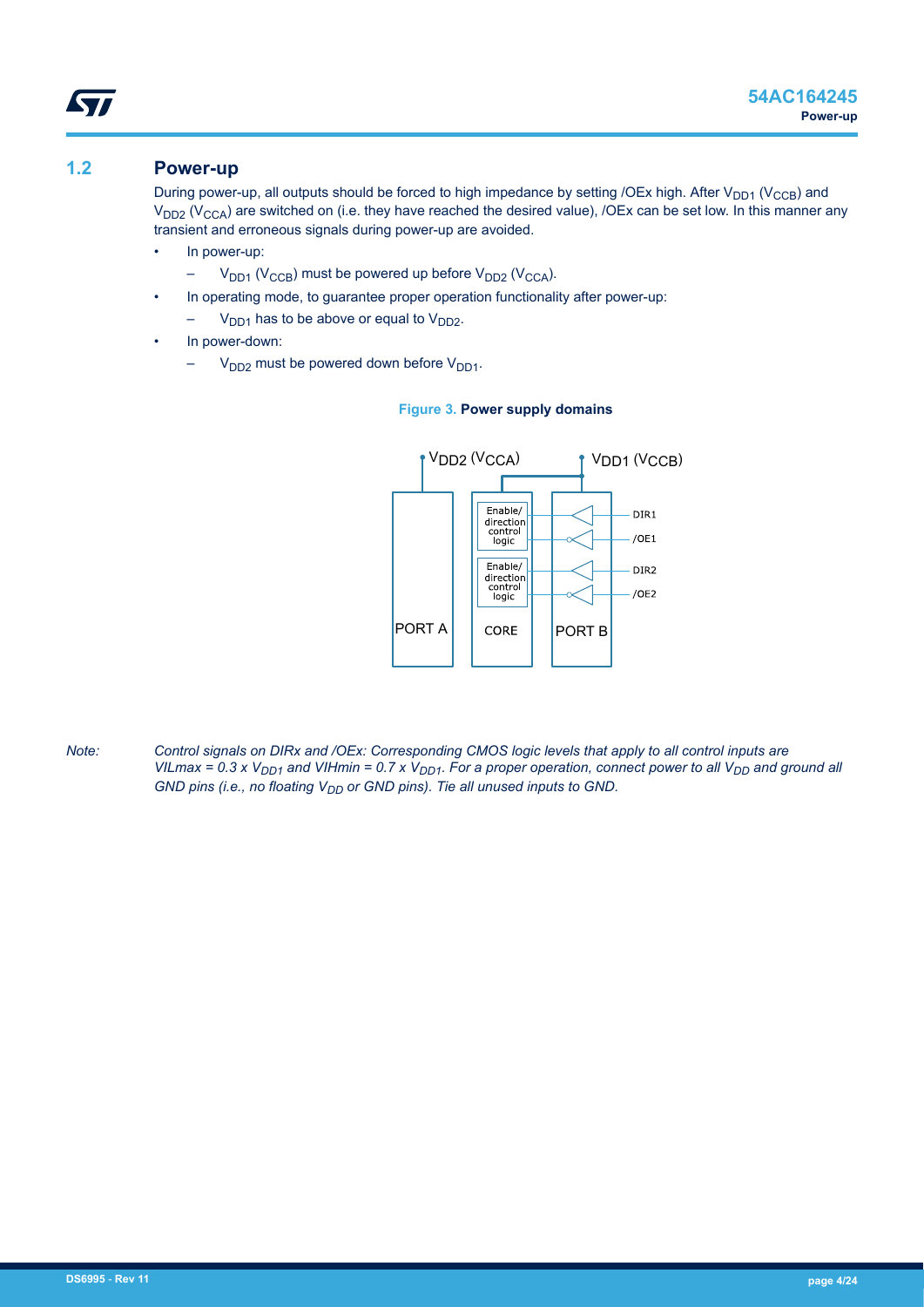## **1.3 Pin connections**

<span id="page-4-0"></span>ST

#### 1 48  $\Box$  $\Box$ h  $\Box$ H, d Ē, F.  $\overline{\phantom{0}}$  $\mathbf{I}$ C  $\overline{\phantom{0}}$  $\overline{a}$ D  $\overline{\mathbf{1}}$  $\overline{\phantom{0}}$  $\Box$ ┓  $\Box$ ┑  $\overline{a}$ h Ē, ┑ ٦ ٦ ٦ ٦ ٦ 24  $\sim$  25

### **Figure 4. Pin connections**

#### **Table 2. Pin descriptions**

| Pin number                     | <b>Symbol</b>    | <b>Name and function</b>                      |
|--------------------------------|------------------|-----------------------------------------------|
|                                | DIR <sub>1</sub> | Direction control inputs                      |
| 2, 3, 5, 6, 8, 9, 11, 12       | 1B1 to 1B8       | Side B inputs or 3-state outputs (5 V port)   |
| 4, 10, 15, 21, 28, 34, 39, 45  | $V_{SS}$         | Reference voltage to ground                   |
| 7, 18                          | V <sub>DD1</sub> | Supply voltage (5 V)                          |
| 13, 14, 16, 17, 19, 20, 22, 23 | 2B1 to 2B8       | Side B inputs or 3-state outputs (5 V port)   |
| 24                             | DIR <sub>2</sub> | Direction control inputs                      |
| 25                             | nG <sub>2</sub>  | Output enable inputs (active low)             |
| 31, 42                         | V <sub>DD2</sub> | Supply voltage (3.3 V)                        |
| 47, 46, 44, 43, 41, 40, 38, 37 | 1A1 to 1A8       | Side A inputs or 3-state outputs (3.3 V port) |
| 36, 35, 33, 32, 30, 29, 27, 26 | 2A1 to 2A8       | Side A inputs or 3-state outputs (3.3 V port) |
| 48                             | nG1              | Output enable inputs (active low)             |

*Note: Concerning the RHRAC164245K01V: the upper metallic lid is floating (not connected to any pins); while concerning the RHRAC164245K03V: the upper metallic lid is connected to ground pins.*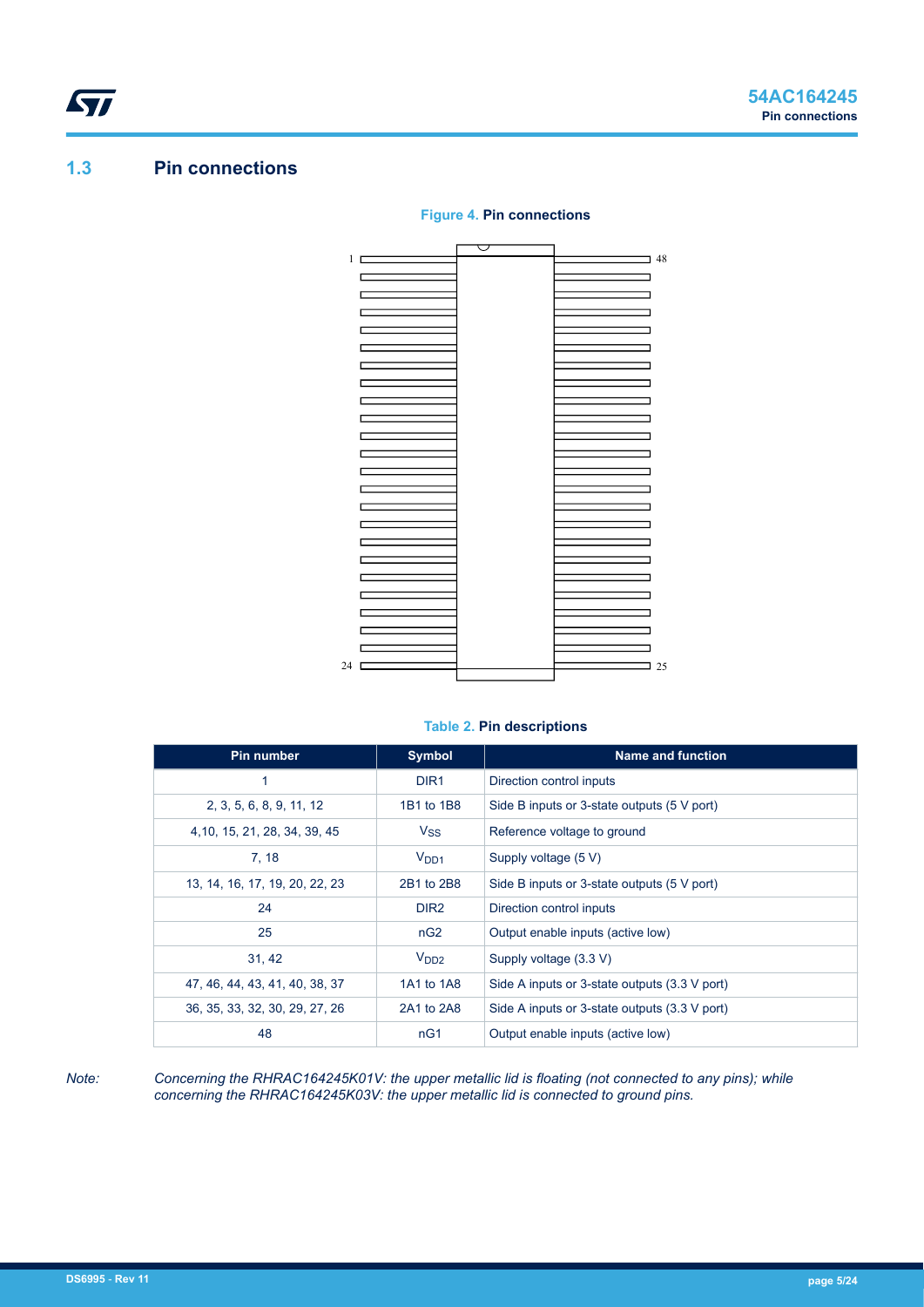<span id="page-5-0"></span>Absolute maximum ratings are those values beyond which damage to the device may occur. Functional operation under these conditions is not implied.

Stresses above the absolute maximum ratings may cause permanent damage to the device. Extended operation at the maximum levels may degrade performance and affect reliability.

Unless otherwise noted, all voltages are referenced to  $V_{SS}$ .

The limits for the parameters specified in Table 3. Absolute maximum ratings apply over the full specified  $V_{DD}$ range and case temperature range of -55 °C to 125 °C.

## **Symbol Parameter Value Unit**  $V_{DD1}$   $V_{DD1}$  5 V supply voltage  $(1)$ -0.3 to 7  $V_{DD2}$  3 V supply voltage V<sub>IA</sub> DC input voltage range port A  $-0.3$  to  $V_{DD1}$  + 0.3 V V<sub>IB</sub> DC input voltage range port B V<sub>OA</sub> DC output voltage range port A  $V_{OB}$  DC output voltage range port B  $I_{IA}$  DC input currents port A, anyone input  $± 10$  mA  $I_{IB}$  DC input currents port B, anyone input  $T_{\text{sta}}$   $\qquad \qquad$  Storage temperature range  $\qquad \qquad$  -65 to 150 T<sub>L</sub> Lead temperature (10 s) 300 300 °C

#### **Table 3. Absolute maximum ratings**

*1. VDD1 must be higher or equal to VDD2 (VDD2 higher than VDD1 is forbidden).*

*2. Short-circuits can cause excessive heating and destructive dissipation. Values are typical.*

*3. Human body model: a 100 pF capacitor is charged to the specified voltage, then discharged through a 1.5 kΩ resistor between two pins of the device. This is done for all couples of connected pin combinations while the other pins are floating.*

Rthic **R**thic Thermal resistance junction to case  $(2)$  8 8 °C/W ESD HBM: human body model (3) 2 2 kV

In [Table 4. Operating conditions,](#page-6-0) unless otherwise noted, all voltages are referenced to  $V_{SS}$ .

T<sub>J</sub> Junction temperature range 175

 $\overline{V}$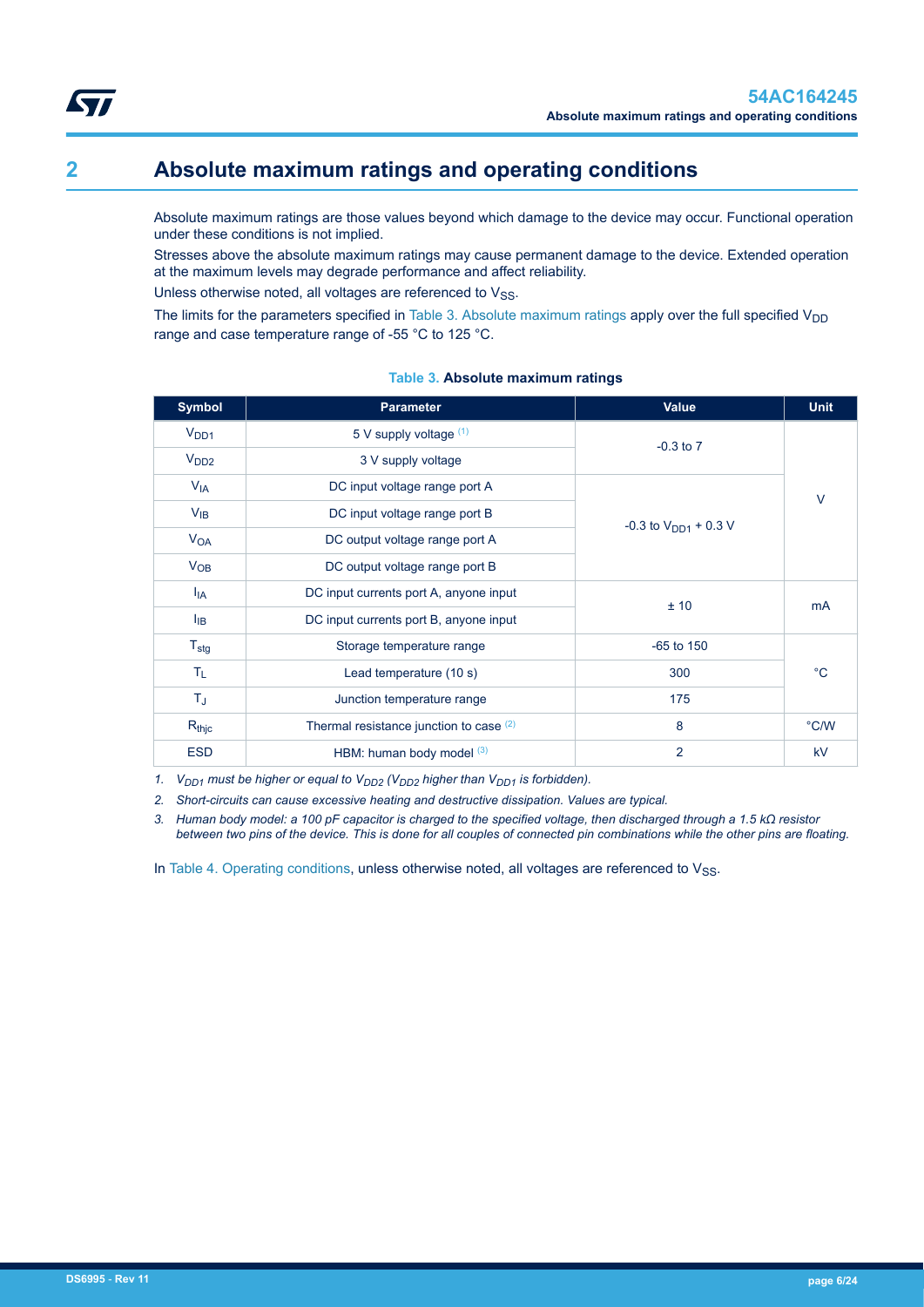## **Table 4. Operating conditions**

<span id="page-6-0"></span>

| <b>Symbol</b>    | <b>Parameter</b>                                                   | <b>Value</b>             | <b>Unit</b> |
|------------------|--------------------------------------------------------------------|--------------------------|-------------|
| V <sub>DD1</sub> |                                                                    | 4.5 to 5.5 or 2.3 to 3.6 |             |
| V <sub>DD2</sub> | Supply voltage (1)                                                 | 2.3 to 3.6 or 4.5 to 5.5 |             |
|                  | Input voltage on A port                                            | 0 to $V_{DD2}$           | v           |
| V <sub>1</sub>   | Input voltage on B port                                            | 0 to $V_{DD1}$           |             |
|                  | Input voltage control inputs (OE1, OE2, DIR1, DIR2)                |                          |             |
| $V_{\rm O}$      | Output voltage                                                     | 0 to $V_{DD1}$           |             |
| $T_{op}$         | Operating temperature                                              | $-55$ to 125             | $^{\circ}C$ |
| $d_t/d_v$        | Input rise and fall time $V_{CC}$ = 3.0, 4.5 or 5.5 <sup>(2)</sup> | $0$ to $8$               | ns/V        |

*1. VDD1 must be higher or equal to VDD2 (VDD2 higher than VDD1 is forbidden).*

*2. Derates system propagation delays by difference in rise time to switch point for t<sup>r</sup> or t<sup>f</sup> > 1 ns/V.*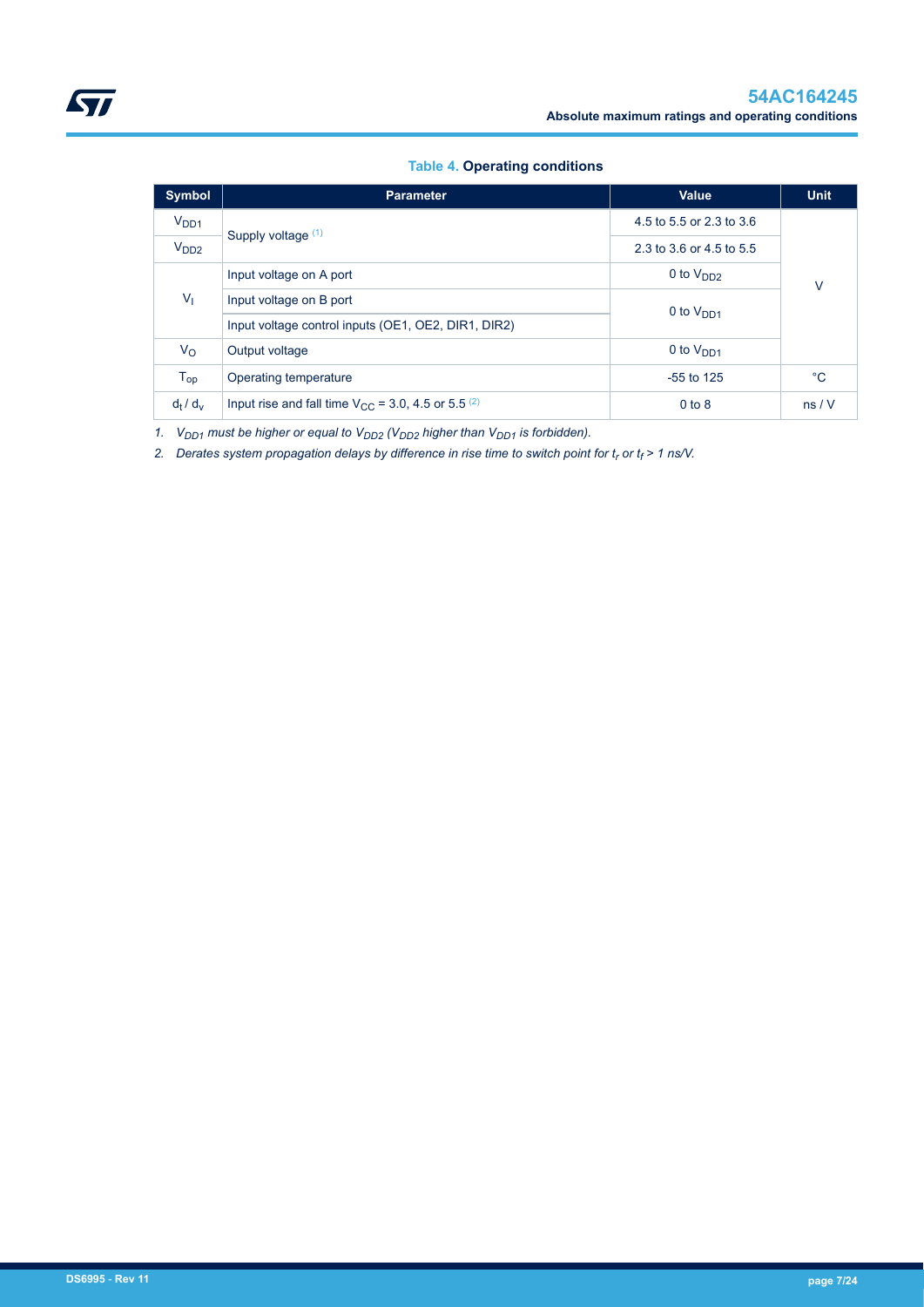# **3 Electrical characteristics**

<span id="page-7-0"></span>ST

In the table below,  $T_{op}$  = -55 °C to 125 °C,  $V_{DD1}$  = 4.5 V to 5.5 V,  $V_{DD2}$  = 2.7 V to 3.6 V, unless otherwise specified. Each input/output, as applicable, is tested at the specified temperature, for the specified limits, according to the tests specified in TABLE IA from the SMD 5962-98580 DLA Agency Spec. Non-designated output terminals are high-level logic, low-level logic or open, except for all I<sub>DD</sub> tests, where the output terminals are open. When performing these tests, the current meter must be placed in the circuit so that all current flows through the meter.

| <b>Symbol</b> | <b>Parameter</b><br>Port voltage                                   |      | Test conditions $(V_{DD})$ <sup>(1)</sup> | <b>Limits</b>             |                           | <b>Unit</b> |                      |  |
|---------------|--------------------------------------------------------------------|------|-------------------------------------------|---------------------------|---------------------------|-------------|----------------------|--|
|               |                                                                    |      |                                           | Min.                      | Max.                      |             |                      |  |
|               |                                                                    | 3.3V | $V_{DD1}$ = 4.5 and 5.5 V                 |                           |                           |             |                      |  |
|               | Schmitt trigger positive going                                     |      | $V_{DD2}$ = 2.7 and 3.6 V                 |                           |                           |             |                      |  |
|               | threshold port A                                                   |      | $V_{DD1} = 4.5$ and 5.5 V                 |                           | 0.7 V <sub>DD2</sub>      |             |                      |  |
|               |                                                                    | 5 V  | $V_{DD2}$ = 4.5 and 5.5 V                 |                           |                           |             |                      |  |
| $V_{T+}$      |                                                                    |      | $V_{DD2}$ = 2.7 and 3.6 V                 |                           |                           |             |                      |  |
|               | Schmitt trigger positive going                                     | 3.3V | $V_{DD1}$ = 2.7 and 3.6 V                 |                           |                           |             |                      |  |
|               | threshold port B                                                   |      | $V_{DD1}$ = 4.5 and 5.5 V                 |                           | 0.7 V <sub>DD1</sub>      |             |                      |  |
|               |                                                                    | 5 V  | $V_{DD2}$ = 2.7 and 3.6 V                 |                           |                           |             |                      |  |
|               |                                                                    |      | $V_{DD1}$ = 4.5 and 5.5 V                 |                           |                           |             |                      |  |
|               | Schmitt trigger positive going<br>threshold port A<br>$V_T$        | 3.3V | $V_{DD2}$ = 2.7 and 3.6 V                 |                           |                           |             |                      |  |
|               |                                                                    |      | $V_{DD1} = 4.5$ and 5.5 V                 |                           | 0.3 V <sub>DD2</sub>      |             |                      |  |
|               |                                                                    | 5 V  |                                           | $V_{DD2}$ = 4.5 and 5.5 V |                           |             |                      |  |
|               |                                                                    |      |                                           | $V_{DD2}$ = 2.7 and 3.6 V |                           |             | V                    |  |
|               | Schmitt trigger positive going                                     | 3.3V | $V_{DD1}$ = 2.7 and 3.6 V                 |                           |                           |             |                      |  |
|               | threshold port B                                                   |      |                                           | 5 V                       | $V_{DD1}$ = 4.5 and 5.5 V |             | 0.3 V <sub>DD1</sub> |  |
|               |                                                                    |      | $V_{DD2}$ = 2.7 and 3.6 V                 |                           |                           |             |                      |  |
|               |                                                                    | 3.3V | $V_{DD1}$ = 4.5 and 5.5 V                 | 0.4                       |                           |             |                      |  |
|               |                                                                    |      | Schmitt trigger range of                  |                           | $V_{DD2}$ = 2.7 and 3.6 V |             |                      |  |
|               | hysteresis port A                                                  | 5 V  | $V_{DD1}$ = 4.5 and 5.5 V                 | 0.6                       |                           |             |                      |  |
| $V_H$         |                                                                    |      | $V_{DD2}$ = 4.5 and 5.5 V                 |                           |                           |             |                      |  |
|               |                                                                    | 3.3V | $V_{DD2}$ = 2.7 and 3.6 V                 | 0.4                       |                           |             |                      |  |
|               | Schmitt trigger range of                                           |      | $V_{DD1}$ = 2.7 and 3.6 V                 |                           |                           |             |                      |  |
|               | hysteresis port B                                                  | 5 V  | $V_{DD1}$ = 4.5 and 5.5 V                 | 0.6                       |                           |             |                      |  |
|               |                                                                    |      | $V_{DD2}$ = 2.7 and 3.6 V                 |                           |                           |             |                      |  |
|               |                                                                    | 3.3V | $V_{DD1} = 5.5 V$                         |                           |                           |             |                      |  |
|               | Input current high port A (for<br>input under test $V_1 = V_{DD2}$ |      | $V_{DD2} = 3.6 V$                         |                           |                           | μA          |                      |  |
| $I_{\rm IH}$  | other inputs, $V_1 = V_{DD2}$ or $V_{SS}$ )                        |      | $V_{DD1} = 5.5 V$                         |                           | 3                         |             |                      |  |
|               |                                                                    | 5V   | $V_{DD2} = 5.5 V$                         |                           |                           |             |                      |  |
|               |                                                                    |      |                                           |                           |                           |             |                      |  |

### **Table 5. DC specifications**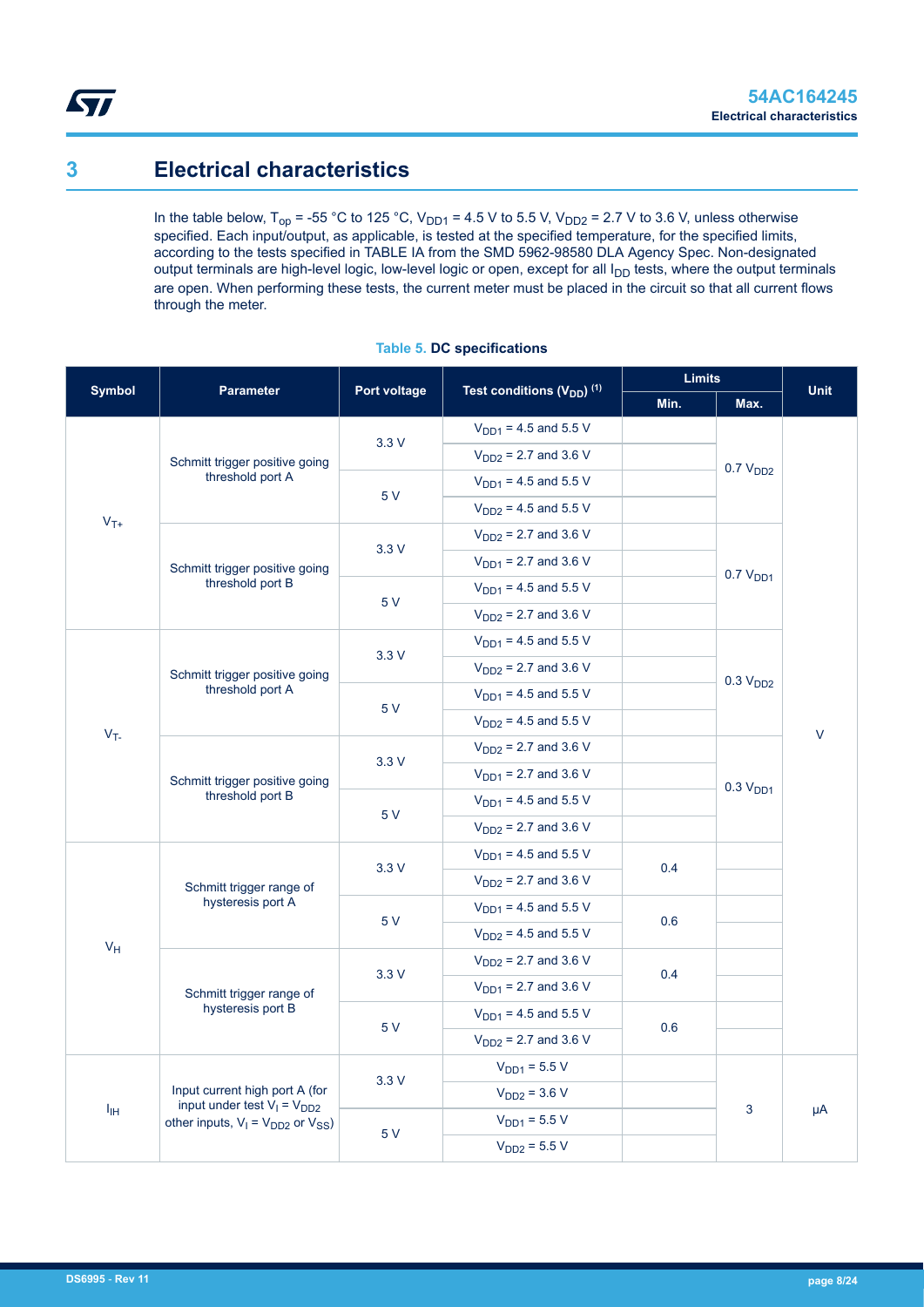

| <b>Symbol</b>     |                                                                                                                |              | Test conditions (V <sub>DD</sub> ) <sup>(1)</sup> | <b>Limits</b> |      | <b>Unit</b> |
|-------------------|----------------------------------------------------------------------------------------------------------------|--------------|---------------------------------------------------|---------------|------|-------------|
|                   | <b>Parameter</b>                                                                                               | Port voltage |                                                   | Min.          | Max. |             |
|                   |                                                                                                                | 3.3V         | $V_{DD1} = 3.6 V$                                 |               |      |             |
| $I_{\rm IH}$      | Input current high port B (for<br>input under test $V_1 = V_{DD1}$                                             |              | $V_{DD2} = 3.6 V$                                 |               | 3    |             |
|                   | other inputs, $V_1 = V_{DD1}$ or $V_{SS}$ )                                                                    |              | $V_{DD1} = 5.5 V$                                 |               |      |             |
|                   |                                                                                                                | 5 V          | $V_{DD2} = 3.6 V$                                 |               |      |             |
|                   |                                                                                                                |              | $V_{DD1} = 5.5 V$                                 |               |      |             |
|                   | Input current low port A (for<br>input under test $V_1 = V_{SS}$ other                                         | 3.3V         | $V_{DD2} = 3.6 V$                                 |               |      |             |
|                   | inputs, $V_1 = V_{DD2}$ or $V_{SS}$ )                                                                          | 5 V          | $V_{DD1} = 5.5 V$                                 |               |      |             |
|                   |                                                                                                                |              | $V_{DD2} = 5.5 V$                                 |               |      |             |
| $I_{\parallel L}$ |                                                                                                                | 3.3V         | $V_{DD1} = 3.6 V$                                 | $-1$          |      |             |
|                   | Input current low port B (for<br>input under test $V_1 = V_{SS}$ other                                         |              | $V_{DD2} = 3.6 V$                                 |               |      |             |
|                   | inputs, $V_1 = V_{DD1}$ or $V_{SS}$ )                                                                          |              | $V_{DD1} = 5.5 V$                                 |               |      | μA          |
|                   |                                                                                                                | 5 V          | $V_{DD2} = 3.6 V$                                 |               |      |             |
|                   | Input current cold spare mode<br>port A = port B = $5.5 V = V_1$<br>DIRn = $5.5$ V, $\overline{OEn}$ = $5.5$ V |              |                                                   |               |      |             |
|                   | Input current cold spare mode<br>port A = port B = $5.5 V = V_1$<br>DIRn = $0V$ , $\overline{OEn}$ = 5.5 V     |              |                                                   |               |      |             |
| $I_{CS}$          | Input current cold spare mode<br>port A = port B = $5.5 V = V_1$<br>DIRn = $5.5$ V, $\overline{OEn}$ = 0 V     |              | $VDD1 = 0 V$                                      | $-1$          | 5    |             |
|                   | Input current cold spare mode<br>port A = port B = $5.5 V = V_1$<br>DIRn = $0 V$ , $\overline{OEn}$ = $0 V$    |              |                                                   |               |      |             |
|                   |                                                                                                                | 3.3V         | $V_{DD1} = 4.5 V$                                 |               | 0.5  |             |
|                   | Low level output voltage port<br>A, $I_{OL}$ = 8 mA for all inputs                                             |              | $V_{DD2} = 2.7 V$                                 |               |      |             |
|                   | affecting output under test, V <sub>I</sub><br>$=$ $V_{DD2}$ or $V_{SS}$                                       | 5 V          | $V_{DD1} = 4.5 V$                                 |               | 0.4  |             |
|                   |                                                                                                                |              | $V_{DD2} = 4.5 V$                                 |               |      | $\vee$      |
| $V_{OL1}$         |                                                                                                                |              | $V_{DD1} = 2.7 V$                                 |               |      |             |
|                   | Low level output voltage port<br>B, $I_{OL}$ = 8 mA for all inputs                                             | 3.3V         | $V_{DD2} = 2.7 V$                                 |               | 0.5  |             |
|                   | affecting output under test, V <sub>I</sub><br>$= V_{DD1}$ or $V_{SS}$                                         |              | $V_{DD1} = 4.5 V$                                 |               |      |             |
|                   |                                                                                                                | 5 V          | $V_{DD2}$ = 2.7 V                                 |               | 0.4  |             |
|                   |                                                                                                                |              | $V_{DD1} = 4.5 V$                                 |               |      |             |
|                   | Low level output voltage                                                                                       | 3.3V         | $V_{DD2} = 2.7 V$                                 |               |      |             |
|                   | Port A, $I_{OL}$ = 100 µA for all                                                                              |              | $V_{DD1} = 4.5 V$                                 |               |      |             |
|                   | inputs affecting output under<br>test, $V_1 = V_{DD2}$ or $V_{SS}$                                             | 5 V          | $V_{DD2} = 4.5 V$                                 |               |      |             |
| V <sub>OL2</sub>  |                                                                                                                |              | $V_{DD1} = 2.7 V$                                 |               | 0.2  | V           |
|                   | Low level output voltage                                                                                       | 3.3V         | $V_{DD2}$ = 2.7 V                                 |               |      |             |
|                   | Port B, $I_{OL}$ = 100 µA for all                                                                              |              | $V_{DD1} = 4.5 V$                                 |               |      |             |
|                   | inputs affecting output under<br>test, $V_1 = V_{DD1}$ or $V_{SS}$                                             | 5V           | $V_{DD2} = 2.7 V$                                 |               |      |             |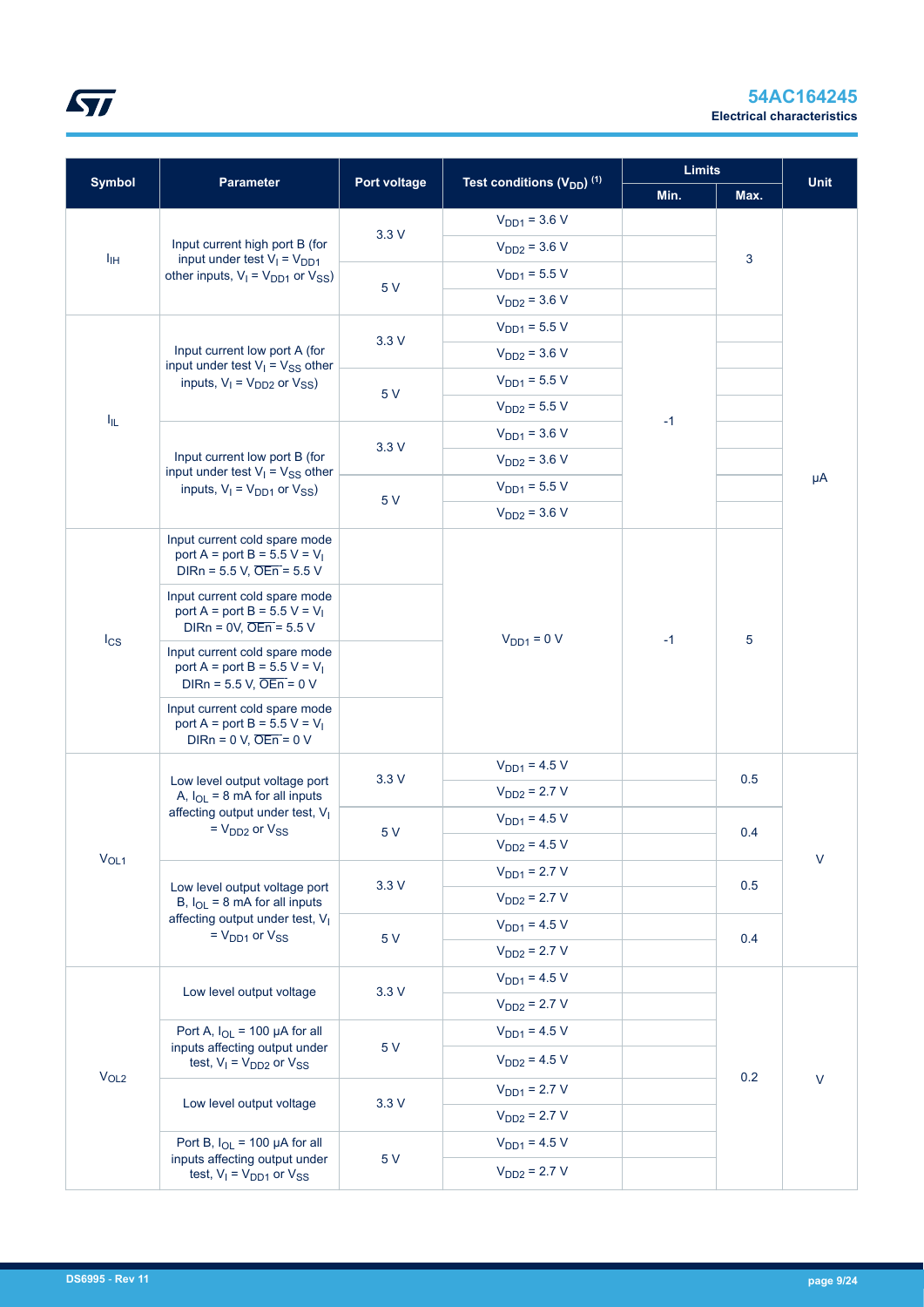

|                         |                                                                                                                                                   |              |                                                   | <b>Limits</b>  |      |             |
|-------------------------|---------------------------------------------------------------------------------------------------------------------------------------------------|--------------|---------------------------------------------------|----------------|------|-------------|
| <b>Symbol</b>           | Parameter                                                                                                                                         | Port voltage | Test conditions (V <sub>DD</sub> ) <sup>(1)</sup> | Min.           | Max. | <b>Unit</b> |
|                         |                                                                                                                                                   |              | $V_{DD1} = 4.5 V$                                 | $VDD2$ -0.9    |      |             |
|                         | High level output voltage port<br>A, $I_{OH}$ = -8 mA for all inputs<br>affecting output under test, V <sub>I</sub><br>$=$ $V_{DD2}$ or $V_{SS}$  | 3.3V         | $V_{DD2} = 2.7 V$                                 |                |      |             |
|                         |                                                                                                                                                   | 5 V          | $V_{DD1} = 4.5 V$                                 | $VDD2$ -0.7    |      |             |
|                         |                                                                                                                                                   |              | $V_{DD2} = 4.5 V$                                 |                |      |             |
| V <sub>OH1</sub>        |                                                                                                                                                   |              | $V_{DD1} = 2.7 V$                                 | $VDD1$ -0.9    |      |             |
|                         | High level output voltage port<br>B, $I_{OH}$ = -8 mA for all inputs                                                                              | 3.3V         | $V_{DD2} = 2.7 V$                                 |                |      |             |
|                         | affecting output under test, V <sub>I</sub><br>$= V_{DD1}$ or $V_{SS}$                                                                            |              | $V_{DD1} = 4.5 V$                                 | $VDD1 - 0.7$   |      |             |
|                         |                                                                                                                                                   | 5V           | $V_{DD2} = 2.7 V$                                 |                |      | $\sf V$     |
|                         |                                                                                                                                                   |              | $V_{DD1} = 4.5 V$                                 |                |      |             |
|                         | High level output voltage port<br>A, $I_{OH}$ = - 100 µA for all inputs                                                                           | 3.3V         | $V_{DD2} = 2.7 V$                                 |                |      |             |
|                         | affecting output under test, V <sub>I</sub><br>$=$ $V_{DD2}$ or $V_{SS}$                                                                          |              | $V_{DD1} = 4.5 V$                                 | $V_{DD2}$ -0.2 |      |             |
|                         |                                                                                                                                                   | 5 V          | $V_{DD2} = 4.5 V$                                 |                |      |             |
| V <sub>OH2</sub>        |                                                                                                                                                   |              | $V_{DD1} = 2.7 V$                                 |                |      |             |
|                         | High level output voltage port<br>B, $I_{OH}$ = - 100 µA for all inputs<br>affecting output under test, V <sub>I</sub><br>$= V_{DD1}$ or $V_{SS}$ | 3.3V         | $V_{DD2} = 2.7 V$                                 |                |      |             |
|                         |                                                                                                                                                   |              | $V_{DD1} = 4.5 V$                                 | $VDD1$ -0.2    |      |             |
|                         |                                                                                                                                                   | 5 V          | $V_{DD2} = 2.7 V$                                 |                |      |             |
|                         | Output current (sink) port A, V <sub>I</sub><br>$= V_{SS}$                                                                                        |              | $V_{DD1} = 4.5 V$                                 |                |      |             |
|                         |                                                                                                                                                   | 3.3V         | $V_{DD2} = 2.7 V$                                 |                |      |             |
|                         |                                                                                                                                                   |              | $V_{OL} = 0.5 V$                                  |                |      |             |
|                         |                                                                                                                                                   | 5 V          | $V_{DD1} = 4.5 V$                                 |                |      |             |
|                         |                                                                                                                                                   |              | $V_{DD2} = 4.5 V$                                 |                |      |             |
|                         |                                                                                                                                                   |              | $V_{OL} = 0.4 V$                                  |                |      |             |
| $I_{OL}$ (2)            |                                                                                                                                                   |              | $V_{DD1} = 2.7 V$                                 | 8.0            |      |             |
|                         |                                                                                                                                                   | 3.3V         | $V_{DD2} = 2.7 V$                                 |                |      |             |
|                         | Output current (sink) port B, V <sub>I</sub>                                                                                                      |              | $V_{OL} = 0.5 V$                                  |                |      |             |
|                         | $= V_{SS}$                                                                                                                                        |              | $V_{DD1} = 4.5 V$                                 |                |      | mA          |
|                         |                                                                                                                                                   | 5 V          | $V_{DD2} = 2.7 V$                                 |                |      |             |
|                         |                                                                                                                                                   |              | $V_{OL} = 0.4 V$                                  |                |      |             |
|                         |                                                                                                                                                   |              | $V_{DD1} = 4.5 V$                                 |                |      |             |
|                         |                                                                                                                                                   | 3.3V         | $V_{DD2} = 2.7 V$                                 |                |      |             |
|                         | Output current (source) port A,                                                                                                                   |              | $V_{OH} = V_{DD2} - 0.9 V$                        |                |      |             |
|                         | $V_1 = V_{DD2}$ or $V_{SS}$                                                                                                                       |              | $V_{DD1} = 4.5 V$                                 |                |      |             |
| $I_{OH}$ <sup>(3)</sup> |                                                                                                                                                   | 5 V          | $V_{DD2} = 4.5 V$                                 | $-8.0$         |      |             |
|                         |                                                                                                                                                   |              | $V_{OH} = V_{DD2} - 0.7 V$                        |                |      |             |
|                         |                                                                                                                                                   |              | $V_{DD1} = 2.7 V$                                 |                |      |             |
|                         | Output current (source) port B,                                                                                                                   | 3V           | $V_{DD2} = 2.7 V$                                 |                |      |             |
|                         | $V_1 = V_{DD2}$ or $V_{SS}$                                                                                                                       |              | $V_{OH} = V_{DD2} - 0.9 V$                        |                |      |             |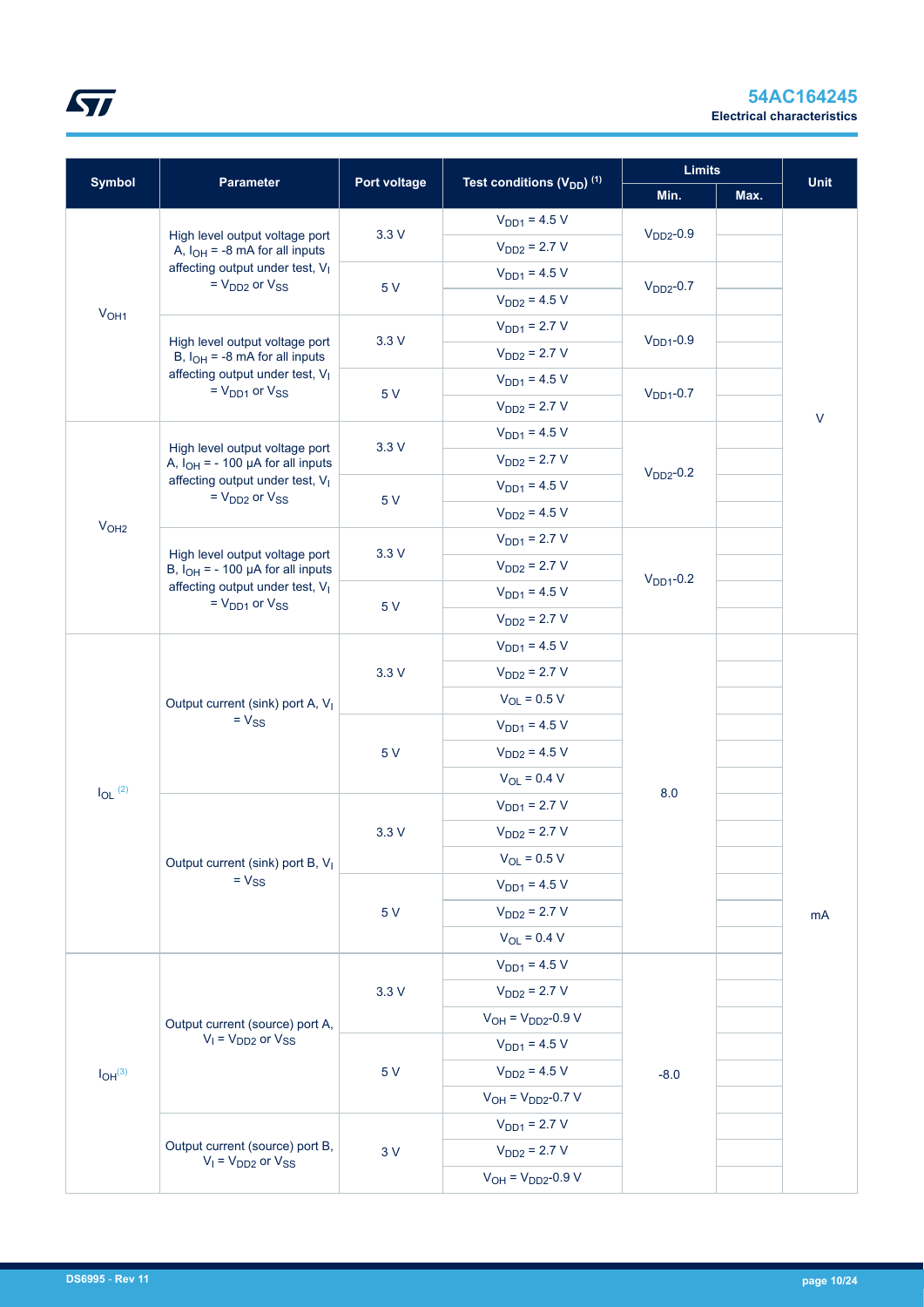

|                         |                                                                                                                                                                                 |                              | Test conditions (V <sub>DD</sub> ) <sup>(1)</sup> |                          | <b>Limits</b>            |             |     |
|-------------------------|---------------------------------------------------------------------------------------------------------------------------------------------------------------------------------|------------------------------|---------------------------------------------------|--------------------------|--------------------------|-------------|-----|
| <b>Symbol</b>           | <b>Parameter</b>                                                                                                                                                                | Port voltage                 |                                                   | Min.                     | Max.                     | <b>Unit</b> |     |
|                         |                                                                                                                                                                                 |                              | $V_{DD1} = 4.5 V$                                 |                          |                          |             |     |
| $I_{OH}$ <sup>(3)</sup> | Output current (source) port B,<br>$V_1$ = $V_{DD2}$ or $V_{SS}$                                                                                                                | 5 V                          | $V_{DD2} = 2.7 V$                                 | $-8.0$                   |                          | mA          |     |
|                         |                                                                                                                                                                                 |                              | $V_{OH} = V_{DD2} - 0.7 V$                        |                          |                          |             |     |
|                         | Three-state output leakage                                                                                                                                                      |                              | $V_{DD1} = 5.5 V$                                 |                          |                          |             |     |
|                         | current high port A, for input<br>under test, $V_1 = V_{DD2}$ other                                                                                                             |                              | $V_{DD2} = 3.6 V$                                 |                          |                          |             |     |
|                         | inputs, $V_O = V_{DD2} V_I = V_{DD2}$                                                                                                                                           | 3.3V                         | $V_{DD1} = 5.5 V$                                 |                          |                          |             |     |
|                         | or V <sub>SS</sub>                                                                                                                                                              |                              | $V_{DD2} = 5.5 V$                                 |                          |                          |             |     |
| $I_{OZH}$               | Three-state output leakage                                                                                                                                                      |                              | $V_{DD1} = 3.6 V$                                 |                          | 3.0                      | μA          |     |
|                         | current high port B, for input<br>under test, $V_1 = V_{DD1}$ other                                                                                                             | 3.3V                         | $V_{DD2} = 3.6 V$                                 |                          |                          |             |     |
|                         | inputs, $V_Q = V_{DD1} V_I = V_{DD1}$                                                                                                                                           |                              | $V_{DD1} = 5.5 V$                                 |                          |                          |             |     |
|                         | or V <sub>SS</sub>                                                                                                                                                              | 5 V                          | $V_{DD2} = 3.6 V$                                 |                          |                          |             |     |
|                         | Three-state output leakage                                                                                                                                                      |                              | $V_{DD1} = 5.5 V$                                 |                          |                          |             |     |
|                         | current low port A, for input                                                                                                                                                   | 3.3V                         | $V_{DD2} = 3.6 V$                                 |                          |                          |             |     |
|                         | under test, $V_1 = V_{SS}$ other<br>inputs, $V_O = V_{SS} V_I = V_{DD2}$ or                                                                                                     |                              | $V_{DD1} = 5.5 V$                                 |                          |                          |             |     |
|                         | $V_{SS}$<br>$I_{OZL}$<br>Three-state output leakage<br>current low port B, for input<br>under test, $V_1 = V_{SS}$ other<br>inputs, $V_O = V_{SS} V_I = V_{DD1}$ or<br>$V_{SS}$ |                              | 5 V                                               | $V_{DD2} = 5.5 V$        |                          |             |     |
|                         |                                                                                                                                                                                 |                              | $V_{DD1} = 3.6 V$                                 | $-1.0$                   |                          | $\mu A$     |     |
|                         |                                                                                                                                                                                 | 3.3V                         | $V_{DD2} = 3.6 V$                                 |                          |                          |             |     |
|                         |                                                                                                                                                                                 |                              | $V_{DD1} = 5.5 V$                                 |                          |                          |             |     |
|                         |                                                                                                                                                                                 |                              | 5 V                                               | $V_{DD2} = 3.6 V$        |                          |             |     |
|                         |                                                                                                                                                                                 | Short-circuit output current |                                                   | $V_{DD1}$ = 4.5 to 5.5 V |                          |             |     |
|                         |                                                                                                                                                                                 |                              |                                                   | 3.3V                     | $V_{DD2}$ = 2.7 to 3.6 V | $-100$      | 100 |
|                         | port A, $V_{\rm O}$ = $V_{\rm DD2}$ or $V_{\rm SS}$                                                                                                                             |                              | $V_{DD1}$ = 4.5 to 5.5 V                          |                          |                          |             |     |
|                         |                                                                                                                                                                                 | 5 V                          | $V_{DD2}$ = 4.5 to 5.5 V                          | $-200$                   | 200                      |             |     |
| $\log^{(4)}$            |                                                                                                                                                                                 |                              | $V_{DD1}$ = 2.7 to 3.3 V                          |                          |                          | mA          |     |
|                         | Short-circuit output current                                                                                                                                                    | 3.3V                         | $V_{DD2}$ = 2.7 to 3.6 V                          | $-100$                   | 100                      |             |     |
|                         | port B, $V_{\rm O}$ = $V_{\rm DD1}$ or $V_{\rm SS}$                                                                                                                             |                              | $V_{DD1}$ = 4.5 to 5.5 V                          |                          |                          |             |     |
|                         |                                                                                                                                                                                 | 5 V                          | $V_{DD2}$ = 2.7 to 3.6 V                          | $-200$                   | 200                      |             |     |
|                         |                                                                                                                                                                                 |                              | $V_{DD1}$ = 4.5 to 5.5 V                          |                          |                          |             |     |
|                         | Power dissipation, port A, CL                                                                                                                                                   | 3.3V                         | $V_{DD2}$ = 2.7 to 3.6 V                          |                          | 1.5                      |             |     |
|                         | = 50 pF per switching output                                                                                                                                                    |                              | $V_{DD1}$ = 4.5 to 5.5 V                          |                          |                          |             |     |
|                         |                                                                                                                                                                                 | 5 V                          | $V_{DD2}$ = 4.5 to 5.5 V                          |                          | 2.0                      |             |     |
| $P_D^{(5)}$             |                                                                                                                                                                                 |                              | $V_{DD1}$ = 2.7 to 3.3 V                          |                          |                          | mW/MHz      |     |
|                         | Power dissipation, port B, C <sub>L</sub>                                                                                                                                       | 3.3V                         | $V_{DD2}$ = 2.7 to 3.6 V                          |                          | 1.5                      |             |     |
|                         | = 50 pF per switching output                                                                                                                                                    |                              | $V_{DD1}$ = 4.5 to 5.5 V                          |                          |                          |             |     |
|                         |                                                                                                                                                                                 | 5 V                          | $V_{DD2}$ = 2.7 to 3.6 V                          |                          | 2.0                      |             |     |
|                         |                                                                                                                                                                                 |                              | $V_{DD1}$ = 5.5 V at 25 °C                        |                          |                          |             |     |
| $I_{DDQ}$               | Quiescent supply current port<br>A, $V_1 = V_{DD2}$ or $V_{SS}$                                                                                                                 | 5 V                          | $V_{DD2}$ = 5.5 V at 25 °C                        |                          | 10 <sup>°</sup>          | μA          |     |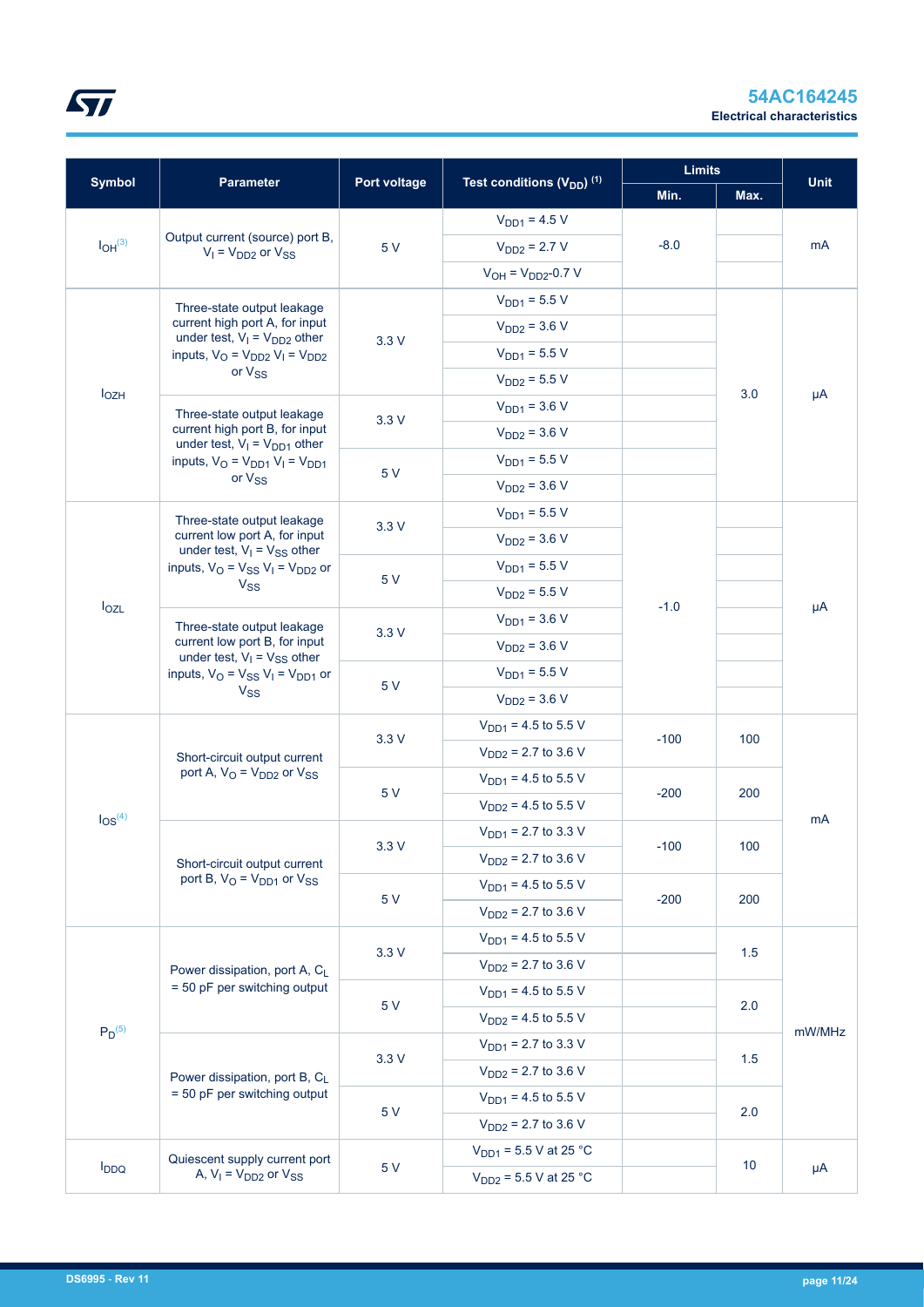<span id="page-11-0"></span>

|                                   |                                                                 |                                           |                                       | <b>Limits</b>            |             |    |  |
|-----------------------------------|-----------------------------------------------------------------|-------------------------------------------|---------------------------------------|--------------------------|-------------|----|--|
| <b>Symbol</b><br><b>Parameter</b> | Port voltage                                                    | Test conditions $(V_{DD})$ <sup>(1)</sup> | Min.                                  | Max.                     | <b>Unit</b> |    |  |
|                                   | Quiescent supply current port                                   | 5 V                                       | $V_{DD1}$ = 5.5 V at -55 to 125 °C    |                          |             |    |  |
|                                   | A, $V_1 = V_{DD2}$ or $V_{SS}$                                  |                                           | $V_{DD2}$ = 5.5 V at -55 to 125 °C    |                          | 100         |    |  |
| $I_{DDQ}$                         | Quiescent supply current port<br>B, $V_1 = V_{DD1}$ or $V_{SS}$ |                                           | $V_{DD1}$ = 5.5 V at 25 °C            |                          | 10          | μA |  |
|                                   |                                                                 | 5 V                                       | $V_{DD2}$ = 5.5 V at 25 °C            |                          |             |    |  |
|                                   |                                                                 |                                           | $V_{DD1}$ = 5.5 V at -55 to 125 °C    |                          | 100         |    |  |
|                                   |                                                                 |                                           | $V_{DD2}$ = 5.5 V at -55 to 125 °C    |                          |             |    |  |
| C <sub>1</sub>                    | Input capacitance                                               |                                           | $f = 1$ MHz $V_{DD1} = V_{DD2} = 0$ V |                          |             |    |  |
| C <sub>O</sub>                    | Output capacitance                                              |                                           | $f = 1$ MHz $V_{DD1} = V_{DD2} = 0$ V |                          | 15          | pF |  |
|                                   | Functional test $V_{IH}$ = 0.7 $V_{DD}$ ,                       |                                           | $V_{DD1}$ = 4.5 to 5.5 V              |                          |             |    |  |
| (6)                               | $V_{II} = 0.3 V_{DD}$                                           |                                           |                                       | $V_{DD2}$ = 2.7 to 3.6 V |             | H  |  |

*1. This device requires both VDD1 and VDD2 power supplies for operation. The power supply is indicated and followed by the voltage to which the power supply is set to the given test.*

- *2. This parameter is supplied as a design limit but not guaranteed or tested.*
- *3. Power does not include power contribution of any CMOS output sink current.*
- *4. No more than one output should be shorted at a time for a maximum duration of one second.*
- *5. Power dissipation specified per switching output.*
- *6. Tests must be performed in sequence and include attribute data only. Functional tests should include the truth table and other logic patterns used for fault detection. The test vectors used to verify the truth table must, at the minimum, test all the functions of each input and output. All possible input to output logic patterns per function should be guaranteed, if not tested, to [Table 1. Function table](#page-1-0). Functional tests are performed in sequence as approved by the qualifying activity on qualified devices. Functional tests are in accordance with MIL-STD-883 with the following input test conditions:*  $V_{IH}$  *=*  $V_{IH}$ *(min + 20%, -0%);*  $V_{IL}$ *= VIL(max + 0%, -50%), as specified herein, for TTL, CMOS, or Schmitt compatible inputs. Devices are guaranteed to VIH(min) and VIL(max).*

In the table below, data are guaranteed by design but, not tested.

#### **Table 6. AC electrical characteristics**

|                  | <b>Parameter</b>                | <b>Limits</b><br>Test condition (V <sub>DD</sub> )<br>Port voltage |                          |      | <b>Unit</b> |    |
|------------------|---------------------------------|--------------------------------------------------------------------|--------------------------|------|-------------|----|
| Symbol           |                                 |                                                                    |                          | Min. | Max.        |    |
|                  |                                 | $V_{DD1}$ = 4.5 to 5.5 V                                           |                          |      |             |    |
|                  |                                 | Port A = $3.3$ V, Port B = $5$ V                                   | $V_{DD2}$ = 2.7 to 3.6 V |      |             |    |
|                  | Propagation delay time, data to |                                                                    | $V_{DD1}$ = 2.7 to 3.6 V |      | 20          |    |
| t <sub>PLH</sub> | bus (active low) $C_1 = 50$ pF  | Port $A = Port B = 3.3 V$                                          | $V_{DD2}$ = 2.7 to 3.6 V |      |             |    |
|                  |                                 | Port $A = Port B = 5 V$                                            | $V_{DD1} = 4.5$ to 5.5 V |      | 15          | ns |
|                  |                                 |                                                                    | $V_{DD2}$ = 4.5 to 5.5 V |      |             |    |
|                  |                                 | Port A = $3.3$ V, Port B = $5$ V                                   | $V_{DD1} = 4.5$ to 5.5 V | 1.0  |             |    |
|                  |                                 |                                                                    | $V_{DD2}$ = 2.7 to 3.6 V |      |             |    |
|                  | Propagation delay time, data to | Port $A = Port B = 3.3 V$                                          | $V_{DD1}$ = 2.7 to 3.6 V |      | 20          |    |
| t <sub>PHL</sub> | bus (active high) $C_L$ = 50 pF |                                                                    | $V_{DD2}$ = 2.7 to 3.6 V |      |             |    |
|                  |                                 | Port $A = Port B = 5 V$                                            | $V_{DD1} = 4.5$ to 5.5 V |      | 15          |    |
|                  |                                 |                                                                    | $V_{DD2}$ = 4.5 to 5.5 V |      |             |    |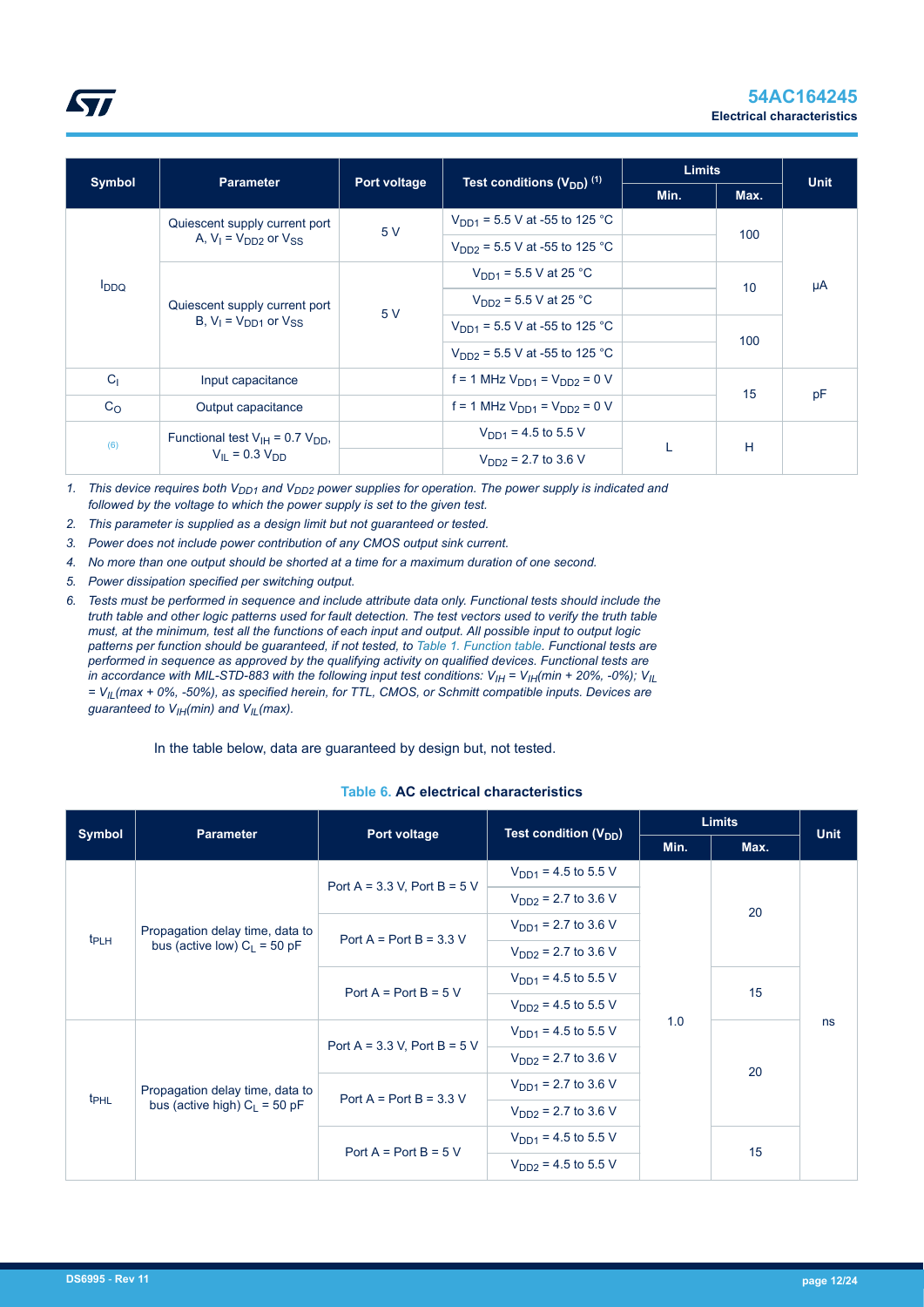

|                                                                                                             |                                                               |                                  | Test condition (V <sub>DD</sub> ) |      | <b>Limits</b> | <b>Unit</b> |
|-------------------------------------------------------------------------------------------------------------|---------------------------------------------------------------|----------------------------------|-----------------------------------|------|---------------|-------------|
| <b>Symbol</b>                                                                                               | <b>Parameter</b>                                              | Port voltage                     |                                   | Min. | Max.          |             |
|                                                                                                             |                                                               | Port A = $3.3$ V, Port B = $5$ V | $V_{DD1}$ = 4.5 to 5.5 V          |      | 18            |             |
| t <sub>PZL</sub>                                                                                            |                                                               |                                  | $V_{DD2}$ = 2.7 to 3.6 V          |      |               |             |
|                                                                                                             | Propagation delay time, output<br>enable, OEn to bus (active  | Port $A = Port B = 3.3 V$        | $V_{DD1}$ = 2.7 to 3.6 V          |      | 18            |             |
|                                                                                                             | low), $C_L = 50$ pF                                           |                                  | $V_{DD2}$ = 2.7 to 3.6 V          |      |               |             |
|                                                                                                             |                                                               | Port $A = Port B = 5 V$          | $V_{DD1}$ = 4.5 to 5.5 V          |      | 12            |             |
|                                                                                                             |                                                               |                                  | $V_{DD2}$ = 4.5 to 5.5 V          |      |               |             |
|                                                                                                             |                                                               | Port A = $3.3$ V, Port B = $5$ V | $V_{DD1}$ = 4.5 to 5.5 V          |      |               |             |
|                                                                                                             |                                                               |                                  | $V_{DD2}$ = 2.7 to 3.6 V          |      | 18            |             |
|                                                                                                             | Propagation delay time, output                                | Port A = Port B = $3.3$ V        | $V_{DD1}$ = 2.7 to 3.6 V          | 1.0  |               | ns          |
| enable, OEn to bus (active<br>t <sub>PZH</sub><br>high), $C_L$ = 50 pF                                      |                                                               | $V_{DD2}$ = 2.7 to 3.6 V         |                                   |      |               |             |
|                                                                                                             |                                                               | Port A = Port B = $5 V$          | $V_{DD1}$ = 4.5 to 5.5 V          |      | 12            |             |
|                                                                                                             |                                                               |                                  | $V_{DD2}$ = 4.5 to 5.5 V          |      |               |             |
|                                                                                                             |                                                               |                                  | $V_{DD1}$ = 4.5 to 5.5 V          |      |               |             |
|                                                                                                             |                                                               | Port A = $3.3$ V, Port B = $5$ V | $V_{DD2}$ = 2.7 to 3.6 V          |      | 20            |             |
| Propagation delay time, output<br>disable, OEn to bus (low<br>t <sub>PLZ</sub><br>impedance), $C_L = 50$ pF |                                                               | $V_{DD1}$ = 2.7 to 3.6 V         |                                   |      |               |             |
|                                                                                                             |                                                               | Port A = Port B = $3.3$ V        | $V_{DD2}$ = 2.7 to 3.6 V          |      |               |             |
|                                                                                                             |                                                               |                                  | $V_{DD1}$ = 4.5 to 5.5 V          |      | 15            |             |
|                                                                                                             |                                                               | Port $A = Port B = 5 V$          | $V_{DD2}$ = 4.5 to 5.5 V          |      |               |             |
|                                                                                                             |                                                               |                                  | $V_{DD1}$ = 4.5 to 5.5 V          |      |               |             |
|                                                                                                             |                                                               | Port A = $3.3$ V, Port B = $5$ V | $V_{DD2}$ = 2.7 to 3.3 V          |      |               |             |
|                                                                                                             | Propagation delay time, output<br>disable, OEn to bus (high   |                                  | $V_{DD1}$ = 2.7 to 3.3 V          |      | 18            |             |
| $t_{PHZ}$                                                                                                   | impedance), $C_1 = 50$ pF                                     | Port $A = Port B = 3.3 V$        | $V_{DD2}$ = 2.7 to 3.3 V          |      |               |             |
|                                                                                                             |                                                               |                                  | $V_{DD1}$ = 4.5 to 5.5 V          |      |               |             |
|                                                                                                             |                                                               | Port $A = Port B = 5 V$          | $V_{DD2}$ = 4.5 to 5.5 V          |      | 12            |             |
|                                                                                                             |                                                               |                                  | $V_{DD1}$ = 4.5 to 5.5 V          |      |               |             |
|                                                                                                             |                                                               | Port A = $3.3$ V, Port B = $5$ V | $V_{DD2}$ = 2.7 to 3.3 V          |      | 18            |             |
|                                                                                                             | Propagation delay time, output<br>enable, DIRn to bus (active |                                  | $V_{DD1}$ = 2.7 to 3.3 V          |      |               |             |
| t <sub>PZL</sub>                                                                                            | low), $C_L = 50$ pF                                           | Port $A = Port B = 3.3 V$        | $V_{DD2}$ = 2.7 to 3.3 V          | 1.0  |               | ns          |
|                                                                                                             |                                                               |                                  | $V_{DD1}$ = 4.5 to 5.5 V          |      |               |             |
|                                                                                                             |                                                               | Port $A = Port B = 5 V$          | $V_{DD2}$ = 4.5 to 5.5 V          |      | 12            |             |
|                                                                                                             |                                                               |                                  | $V_{DD1}$ = 4.5 to 5.5 V          |      |               |             |
|                                                                                                             |                                                               | Port A = $3.3$ V, Port B = $5$ V | $V_{DD2}$ = 2.7 to 3.3 V          |      |               |             |
|                                                                                                             | Propagation delay time, output                                |                                  | 18<br>$V_{DD1}$ = 2.7 to 3.3 V    |      |               |             |
| t <sub>PZH</sub>                                                                                            | enable, DIRn to bus (active<br>high), $C_L$ = 50 pF           | Port A = Port B = $3.3$ V        | $V_{DD2}$ = 2.7 to 3.3 V          |      |               |             |
|                                                                                                             | Port $A = Port B = 5 V$                                       | $V_{DD1}$ = 4.5 to 5.5 V         |                                   |      |               |             |
|                                                                                                             |                                                               |                                  | $V_{DD2}$ = 4.5 to 5.5 V          |      | 12            |             |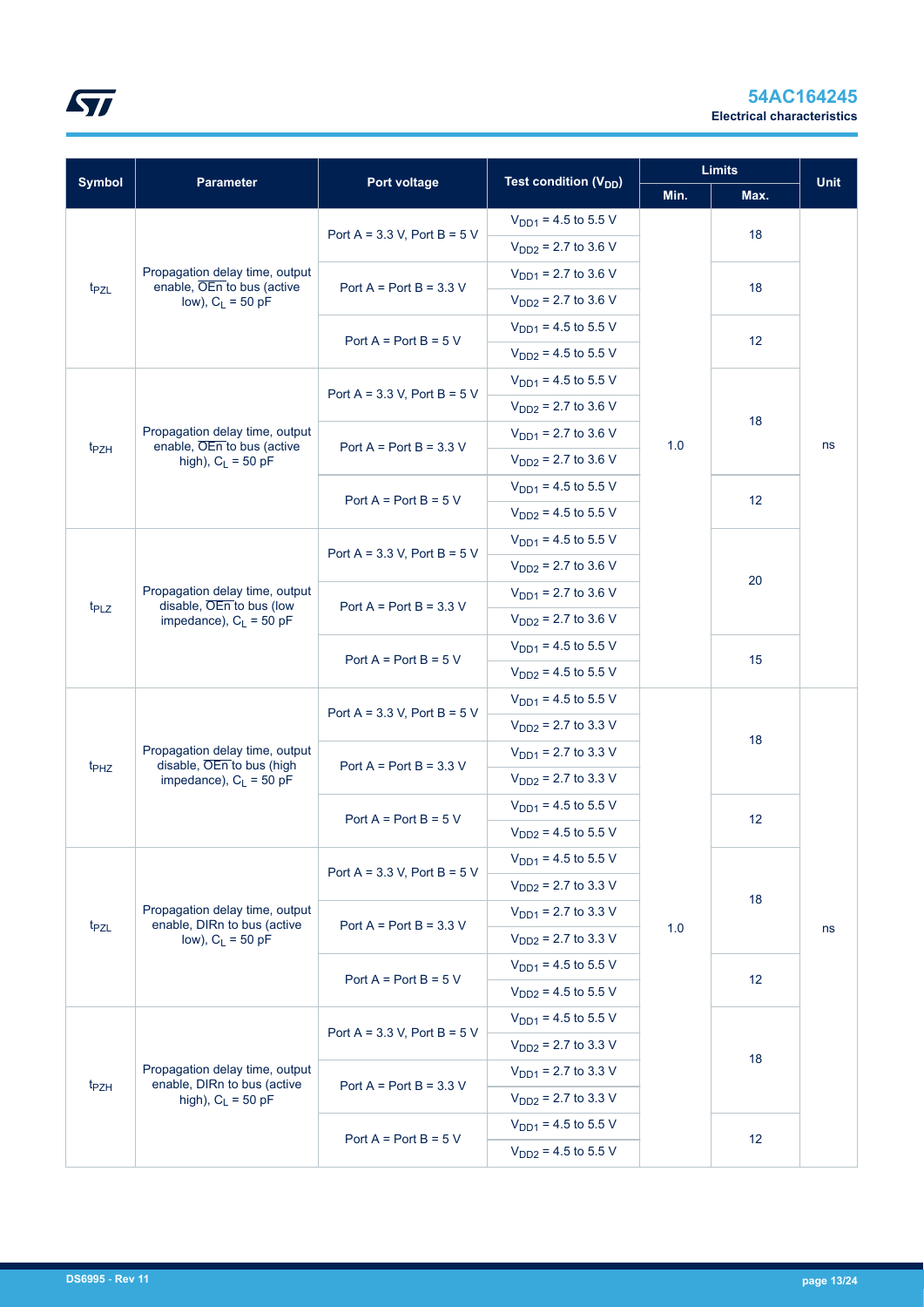

|                  |                                                              |                                  |                                 |      | <b>Limits</b> |             |
|------------------|--------------------------------------------------------------|----------------------------------|---------------------------------|------|---------------|-------------|
| Symbol           | <b>Parameter</b>                                             | Port voltage                     | Test condition $(V_{DD})$       | Min. | Max.          | <b>Unit</b> |
| $t_{PLZ}$        |                                                              |                                  | $V_{DD1}$ = 4.5 to 5.5 V        |      |               |             |
|                  |                                                              | Port A = $3.3$ V, Port B = $5$ V | $V_{DD2}$ = 2.7 to 3.3 V        |      |               |             |
|                  | Propagation delay time, output<br>disable, DIRn to bus (low  | Port A = Port B = $3.3$ V        | $V_{\text{DD1}}$ = 2.7 to 3.3 V |      | 20            |             |
|                  | impedance), $C_1$ =50 pF                                     |                                  | $V_{DD2}$ = 2.7 to 3.3 V        |      |               |             |
|                  |                                                              | Port $A = Port B = 5 V$          | $V_{\text{DD1}}$ = 4.5 to 5.5 V |      | 15            | ns          |
|                  |                                                              |                                  | $V_{DD2}$ = 4.5 to 5.5 V        | 1.0  |               |             |
|                  |                                                              |                                  | $V_{\text{DD1}}$ = 4.5 to 5.5 V |      |               |             |
|                  |                                                              | Port A = $3.3$ V, Port B = $5$ V | $V_{DD2}$ = 2.7 to 3.3 V        |      |               |             |
|                  | Propagation delay time, output<br>disable, DIRn to bus (high | Port A = Port B = $3.3$ V        | $V_{\text{DD1}}$ = 2.7 to 3.3 V |      | 20            |             |
| t <sub>PHZ</sub> | impedance), $C_1$ =50 pF                                     |                                  | $V_{DD2}$ = 2.7 to 3.3 V        |      |               |             |
|                  |                                                              |                                  | $V_{DD1}$ = 4.5 to 5.5 V        |      | 15            |             |
|                  |                                                              | Port $A = Port B = 5 V$          | $V_{DD2}$ = 4.5 to 5.5 V        |      |               |             |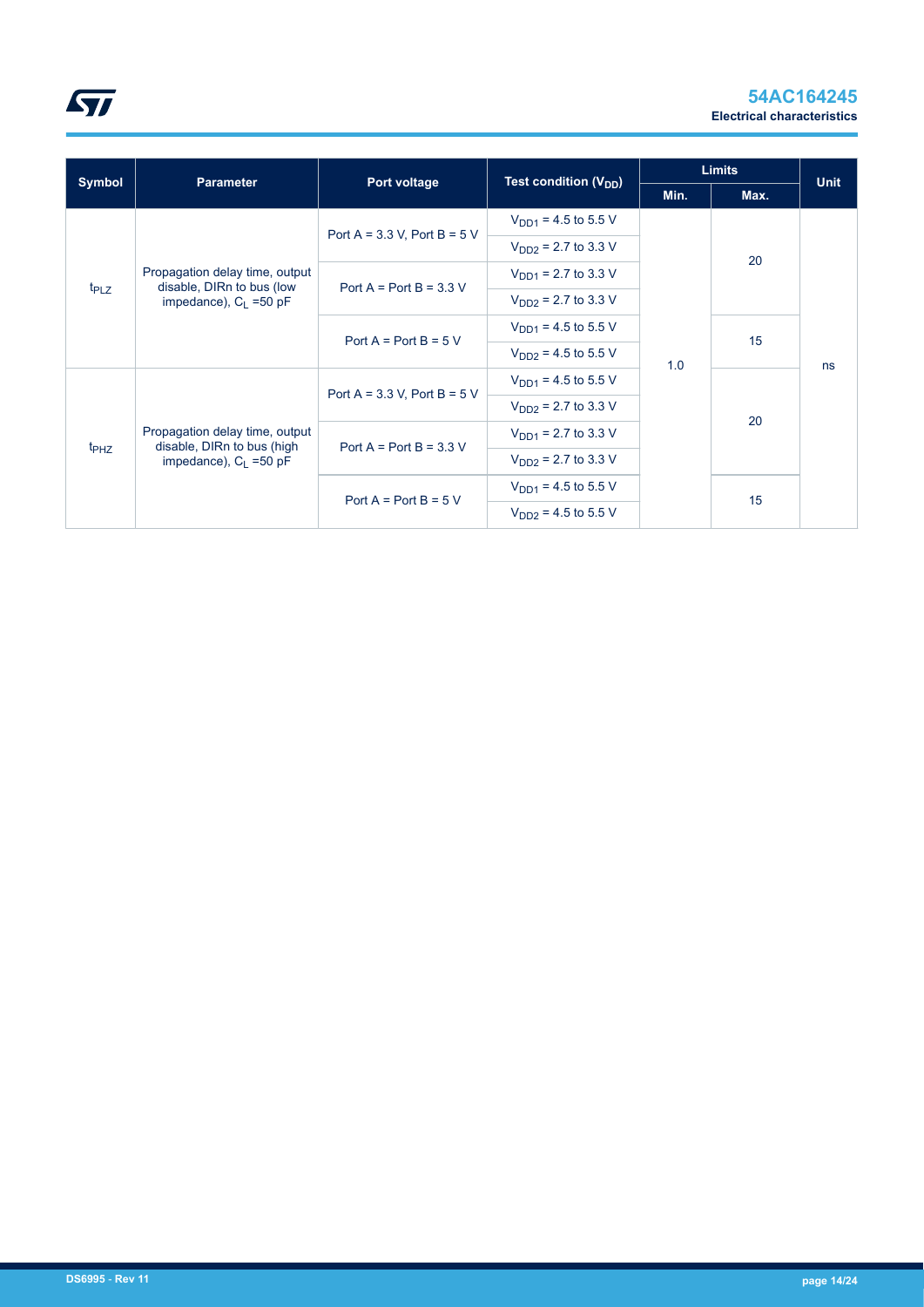## **4 Radiations**

<span id="page-14-0"></span>*Lyt* 

#### **Total dose (MIL-STD-883 TM 1019):**

The products guaranteed in radiation within the RHA QML-V system fully comply with the MIL-STD-883 TM 1019 specifications.

The 54AC164245 is RHA QML-V, tested and characterized in full compliance with the MIL-STD-883 specifications, between 50 and 300 rad/s only (full CMOS technology).

All parameters, provided in [Table 5. DC specifications](#page-7-0) and [Table 6. AC electrical characteristics,](#page-11-0) apply to both preand post-irradiation, as follows:

- All tests are performed in accordance with MIL-PRF-38535 and test method 1019 of MIL-STD-883 for total ionizing dose (TID)
- The initial characterization is performed in qualification only on both biased and unbiased parts
- Each wafer lot is tested at high dose rate only, in the worst bias case condition, based on the results obtained during the initial qualification

#### **Heavy-ions**

The behavior of the product when submitted to heavy-ions is not tested in production. Heavy-ion trials are performed on qualification lots only.

| Type               | <b>Characteristics</b>                                                                                                                              | Value | <b>Unit</b>             |
|--------------------|-----------------------------------------------------------------------------------------------------------------------------------------------------|-------|-------------------------|
| TID <sup>(1)</sup> | Total ionizing dose, high-dose rate (50 - 300 rad/s) up to:                                                                                         | 100   | krad                    |
|                    | SEL <sup>(2)</sup> immune up to: (with a particle angle of 60 $^{\circ}$ at 125 $^{\circ}$ C and a fluence of 1x10 <sup>7</sup> n/cm <sup>2</sup> ) | 110   |                         |
| Heavy-ions         | SEL immune up to:<br>(with a particle angle of 0 $^{\circ}$ at 125 $^{\circ}$ C and a fluence of 1x10 <sup>7</sup> n/cm <sup>2</sup> )              | 55    | MeV.cm <sup>2</sup> /mq |
|                    | $SET(3)$ immune up to:<br>(at 25 °C, and a fluence of $1x10^6$ n/cm <sup>2</sup> )                                                                  |       |                         |

#### **Table 7. Radiation**

*1. A total ionizing dose (TID) of 100 krad(Si) is equivalent to 1x103 Gy(Si), (1 gray = 100 rad).*

*2. SEL: single event latch-up.*

*3. SET: single event transient*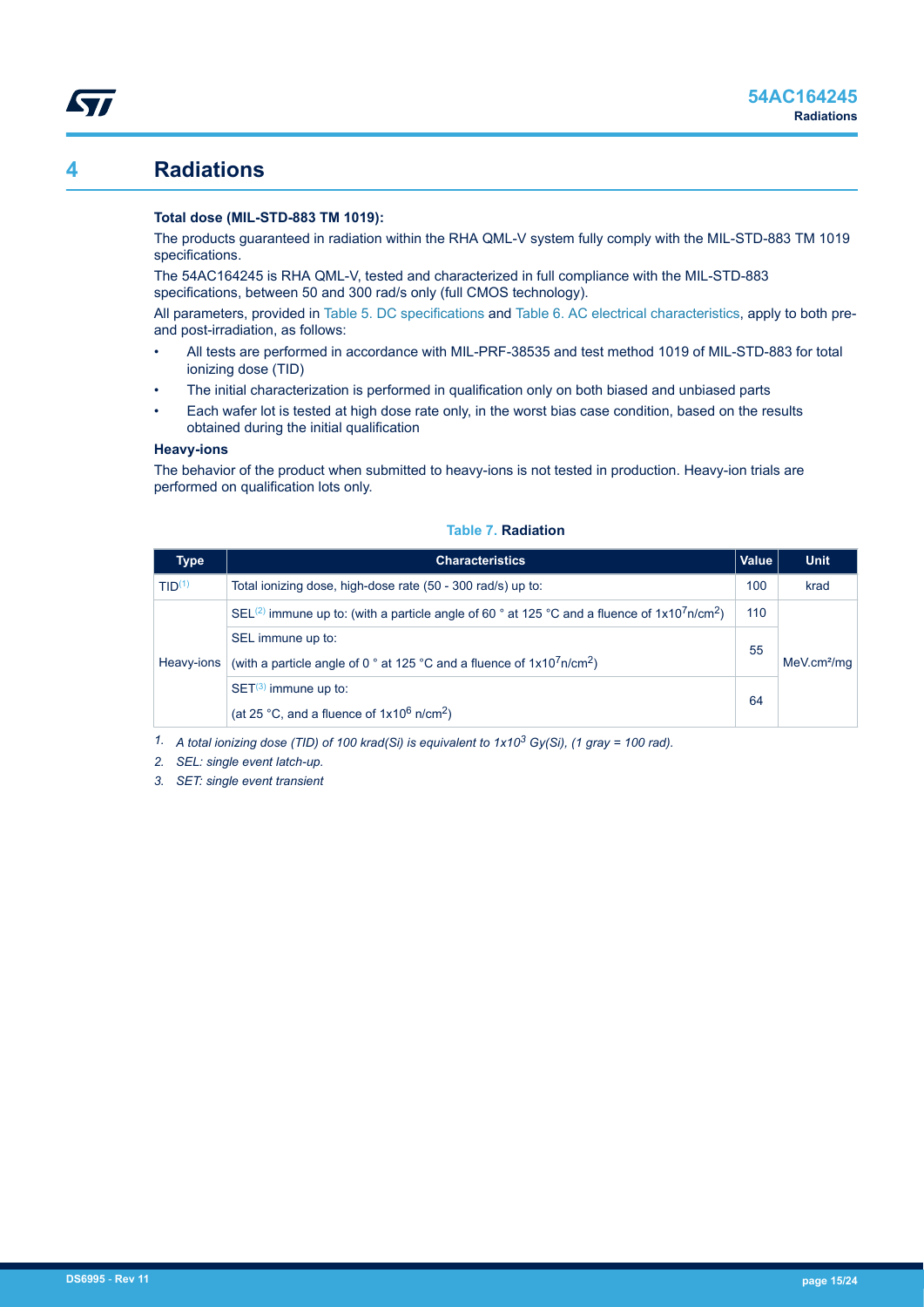## **5 Test circuit**

<span id="page-15-0"></span>*STI* 



1. C<sub>L</sub> = 50 pF or equivalent (includes jig and probe capacitance),  $R_T = Z_{OUT}$  of pulse generator (typically 50  $\Omega$ ), V<sub>REF</sub> = 0.5 V<sub>DD</sub>. I<sub>SRC</sub> is set to -1.0 mA and I<sub>SNK</sub> is set to 1.0 mA for t<sub>PHL</sub> and t<sub>PLH</sub> measurements. Input signal from pulse generator: V<sub>I</sub> = 0.0 V to V<sub>DD</sub>; f = 10 MHz; t<sub>r</sub> = 1.0 V/ns "0.3 V/ns; t<sub>f</sub> = 1.0 V/ns "0.3 V/ns; t<sub>r</sub> and  $t_f$  are measured from 0.1 V<sub>DD</sub> to 0.9 V<sub>DD</sub> and from 0.9 V<sub>DD</sub> to 0.1 V<sub>DD</sub> respectively.



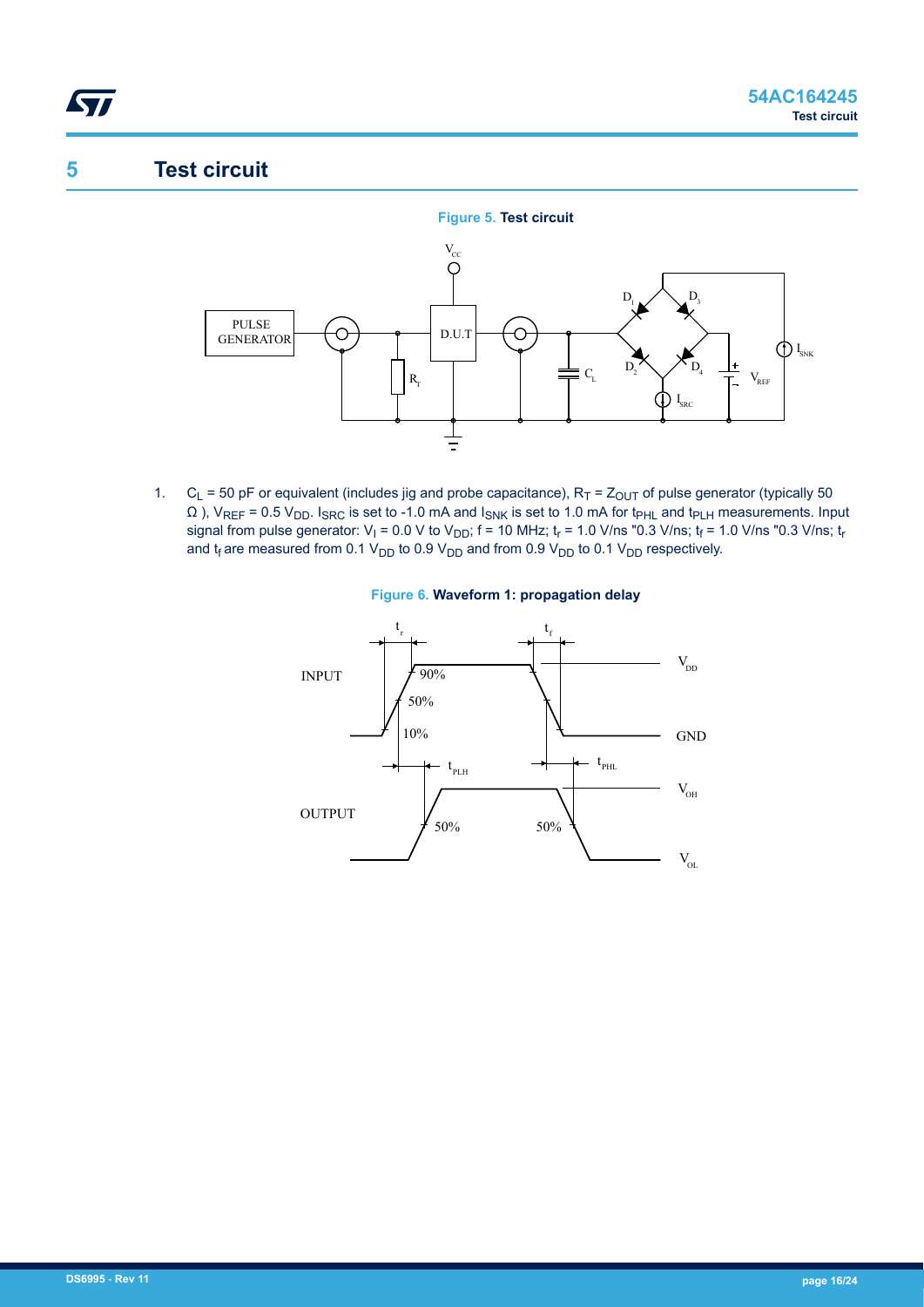

**Figure 7. Waveform 2: enable and disable times (port A = port B, 5 V operation)**





ST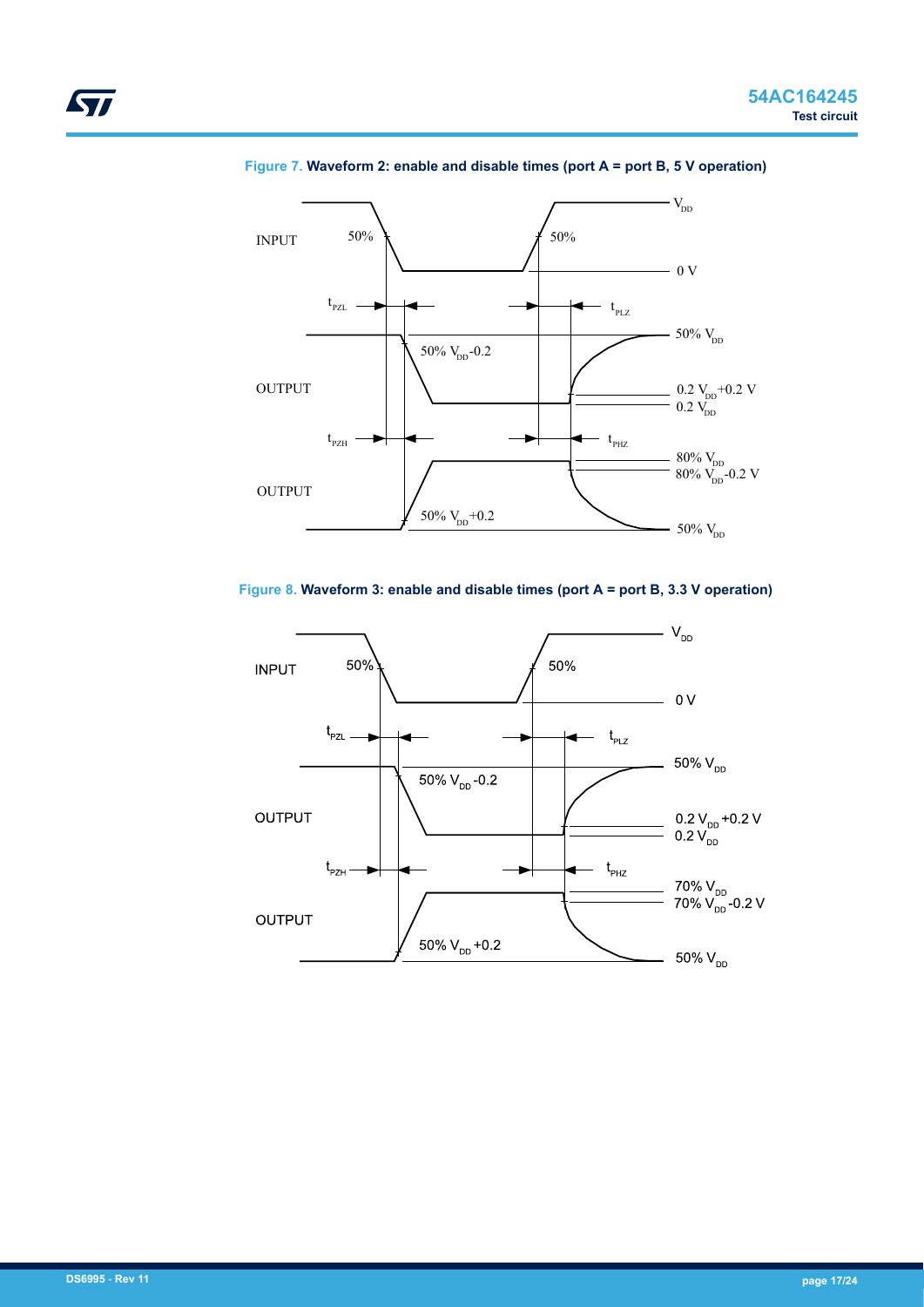

## **Figure 9. Waveform 4: enable and disable times (port A = 3.3 V, port B = 5 V)**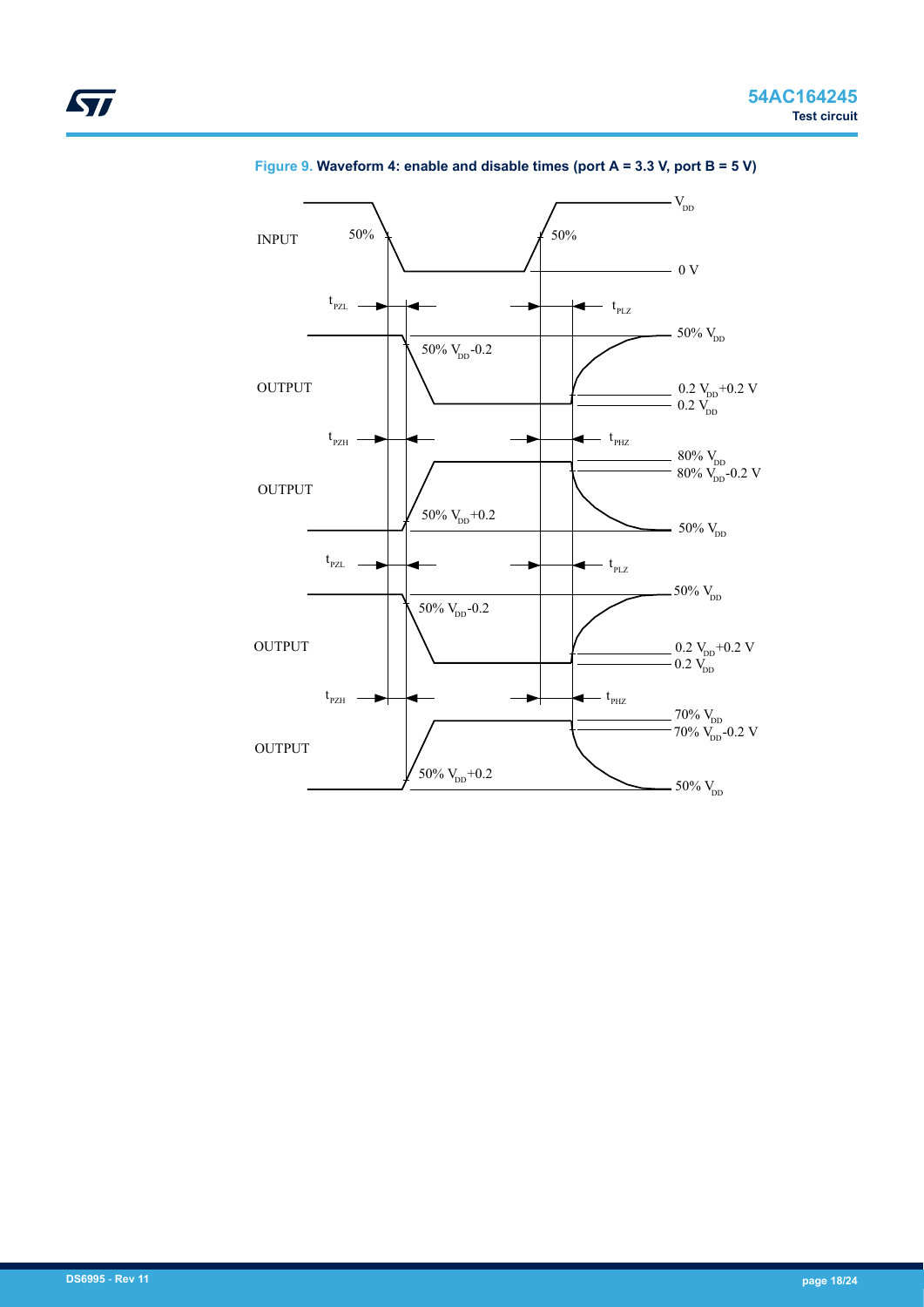# <span id="page-18-0"></span>**6 Package information**

In order to meet environmental requirements, ST offers these devices in different grades of [ECOPACK](https://www.st.com/ecopack) packages, depending on their level of environmental compliance. ECOPACK specifications, grade definitions and product status are available at: [www.st.com.](http://www.st.com) ECOPACK is an ST trademark.

## **6.1 Ceramic Flat-48 package information**



## **Figure 10. Ceramic Flat-48 package outline**

## **Table 8. Ceramic Flat-48 mechanical data**

|                | <b>Dimensions</b> |       |       |               |       |       |  |
|----------------|-------------------|-------|-------|---------------|-------|-------|--|
| Ref.           | mm                |       |       | <b>Inches</b> |       |       |  |
|                | Min.              | Typ.  | Max.  | Min.          | Typ.  | Max.  |  |
| A              | 2.18              | 2.47  | 2.72  | 0.086         | 0.097 | 0.107 |  |
| b              | 0.20              | 0.254 | 0.30  | 0.008         | 0.010 | 0.012 |  |
| c              | 0.12              | 0.15  | 0.18  | 0.005         | 0.006 | 0.007 |  |
| D              | 15.57             | 15.75 | 15.92 | 0.613         | 0.620 | 0.627 |  |
| E              | 9.52              | 9.65  | 9.78  | 0.375         | 0.380 | 0.385 |  |
| E <sub>2</sub> | 6.22              | 6.35  | 6.48  | 0.245         | 0.250 | 0.255 |  |
| E <sub>3</sub> | 1.52              | 1.65  | 1.78  | 0.060         | 0.065 | 0.070 |  |
| $\mathbf e$    |                   | 0.635 |       |               | 0.025 |       |  |
| f              |                   | 0.20  |       |               | 0.008 |       |  |
| Г              | 6.85              | 8.38  | 9.40  | 0.270         | 0.330 | 0.370 |  |
| Q              | 0.66              | 0.79  | 0.92  | 0.026         | 0.031 | 0.036 |  |
| S <sub>1</sub> | 0.25              | 0.43  | 0.61  | 0.010         | 0.017 | 0.024 |  |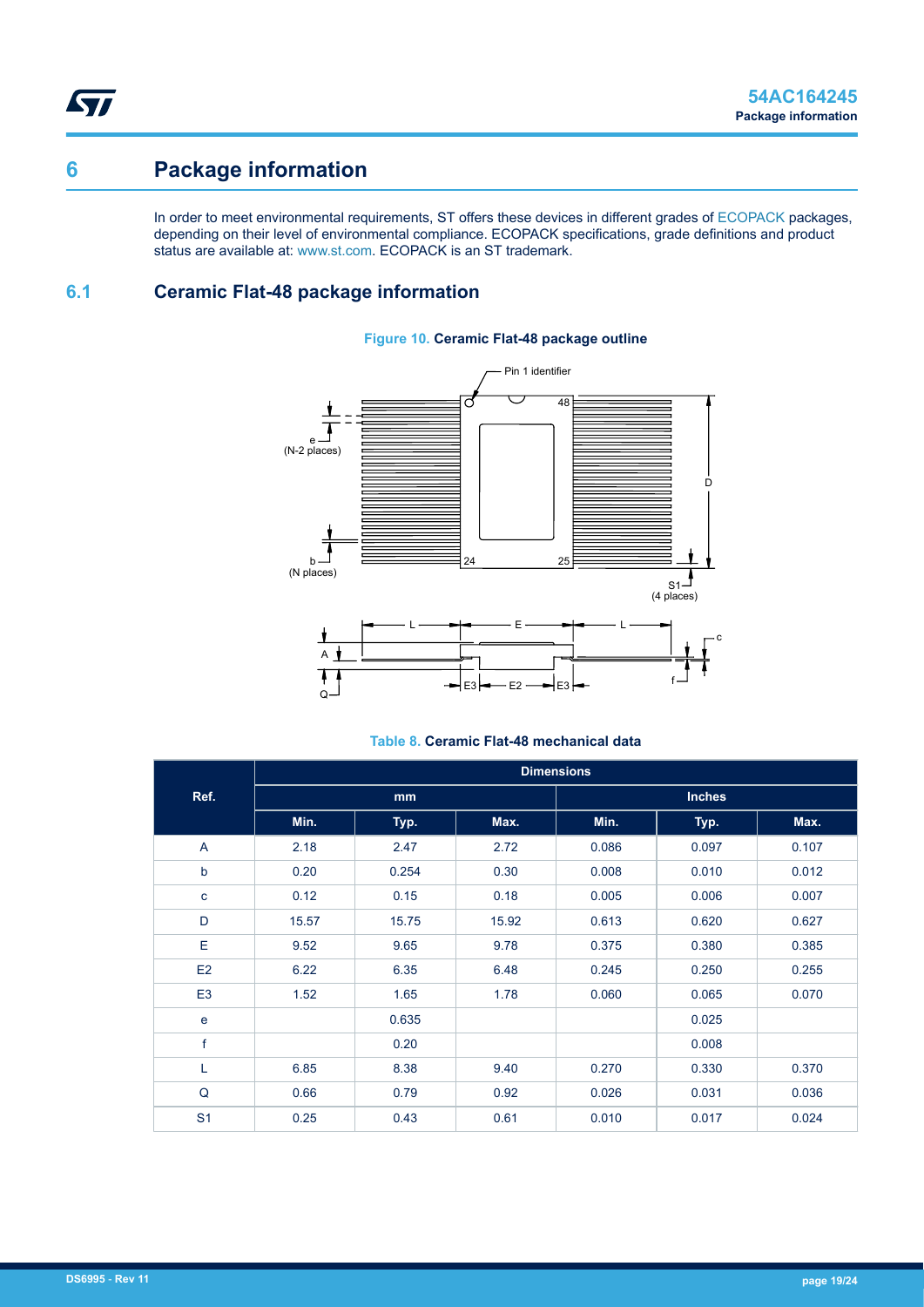# <span id="page-19-0"></span>**7 Ordering information**

## **Table 9. Order code**

| Order code      | <b>SMD</b>      | Quality<br>level | Lid                    | <b>Mass</b> | Package | Lead<br>finish | Marking $(1)$   | <b>Packing</b>  |                          |
|-----------------|-----------------|------------------|------------------------|-------------|---------|----------------|-----------------|-----------------|--------------------------|
| RHRAC164245K1   |                 | Engin.<br>model  |                        |             |         |                | RHRAC164245K1   |                 |                          |
| RHRAC164245K01V | 5962R9858008VYC | QML-V            | Floating               | . 5 g       | Flat-48 |                | Gold            | 5962R9858008VYC | Conductive<br>strip pack |
| RHRAC164245K03V | 5962R9858008VZC | flight           | Internally<br>grounded |             |         |                | 5962R9858008VZC |                 |                          |

*1. Specific marking only. Complete marking includes the following:*

*• ST logo*

*• Date code (date the package was sealed) in YYWWA (year, week, and lot index of week)*

*• Country of origin (FR = France)*

*Note: Contact your ST sales office for information about the specific conditions for products in die form.*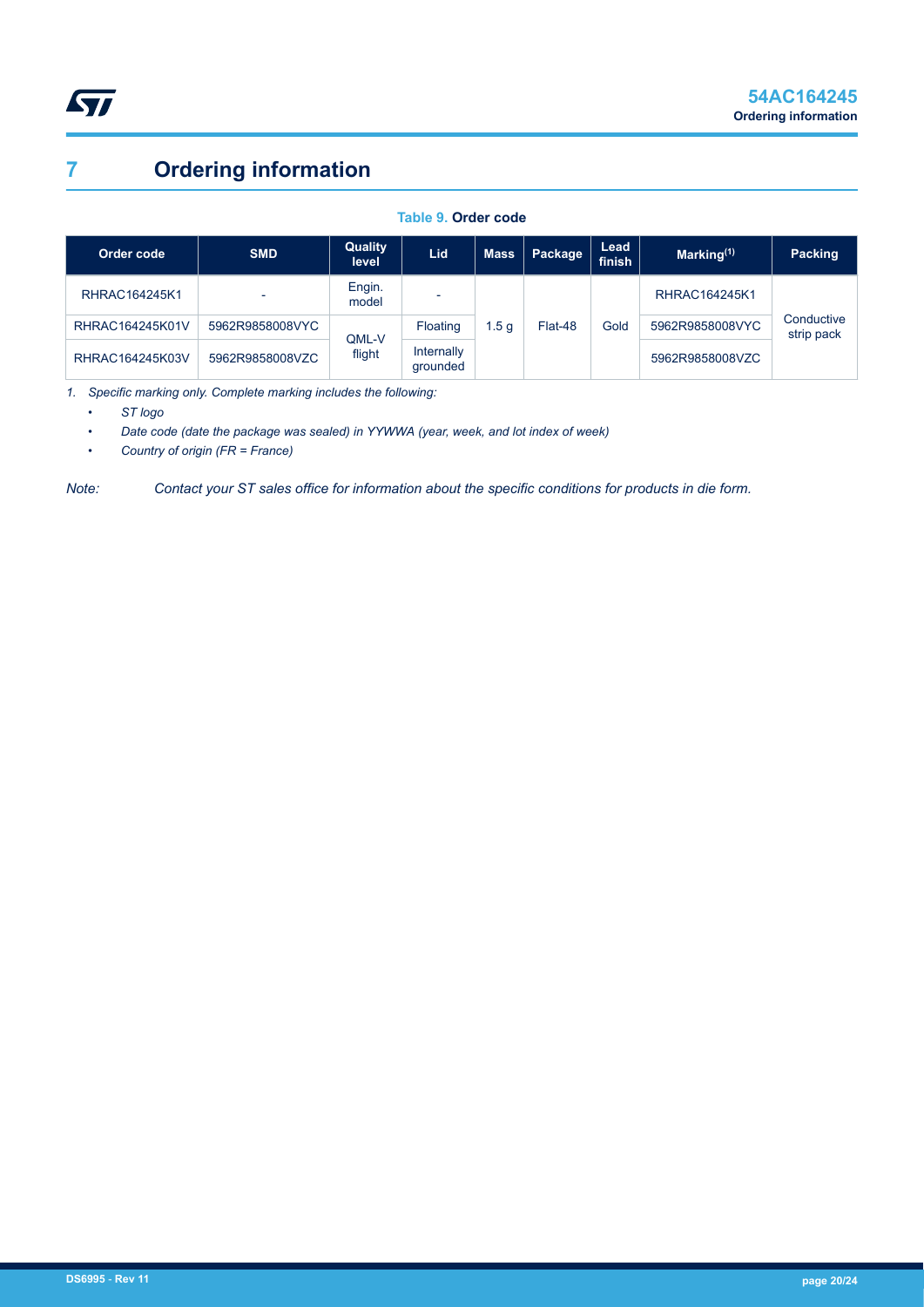## <span id="page-20-0"></span>**8 Other information**

#### **Date code:**

The date code is structured as engineering model: EM xyywwz Where:  $x = 3$  (EM only), assembly location Rennes (France) yy = last two digits of the year

ww = week digits

z = lot index of the week

## **Product documentation**

Each product shipment includes a set of associated documentation within the shipment box. This documentation depends on the quality level of the products, as detailed in the table below.

The certificate of conformance is provided on paper whatever the quality level. For QML parts, complete documentation, including the certificate of conformance, is provided on a CDROM.

### **Table 10. Product documentation**

| <b>Quality level</b> | Item                                                   |  |  |  |  |
|----------------------|--------------------------------------------------------|--|--|--|--|
|                      | Certificate of conformance including :                 |  |  |  |  |
|                      | Customer name                                          |  |  |  |  |
|                      | Customer purchase order number                         |  |  |  |  |
|                      | ST sales order number and item                         |  |  |  |  |
| Engineering model    | ST part number                                         |  |  |  |  |
|                      | Quantity delivered                                     |  |  |  |  |
|                      | Date code                                              |  |  |  |  |
|                      | Reference to ST datasheet                              |  |  |  |  |
|                      | Reference to TN1181 on engineering models              |  |  |  |  |
|                      | ST Rennes assembly lot ID                              |  |  |  |  |
|                      | Certificate of Conformance including:                  |  |  |  |  |
|                      | Customer name                                          |  |  |  |  |
|                      | Customer purchase order number                         |  |  |  |  |
|                      | ST sales order number and item                         |  |  |  |  |
|                      | ST part number                                         |  |  |  |  |
|                      | Quantity delivered                                     |  |  |  |  |
|                      | Date code                                              |  |  |  |  |
|                      | Serial numbers                                         |  |  |  |  |
|                      | Group C reference                                      |  |  |  |  |
| QML-V Flight         | Group D reference                                      |  |  |  |  |
|                      | Reference to the applicable SMD                        |  |  |  |  |
|                      | ST Rennes assembly lot ID                              |  |  |  |  |
|                      | Quality control inspection (groups A, B, C, D, E)      |  |  |  |  |
|                      | Screening electrical data in/out summary               |  |  |  |  |
|                      | Precap report                                          |  |  |  |  |
|                      | PIND (particle impact noise detection) test            |  |  |  |  |
|                      | SEM (scanning electronic microscope) inspection report |  |  |  |  |
|                      | X-ray plates                                           |  |  |  |  |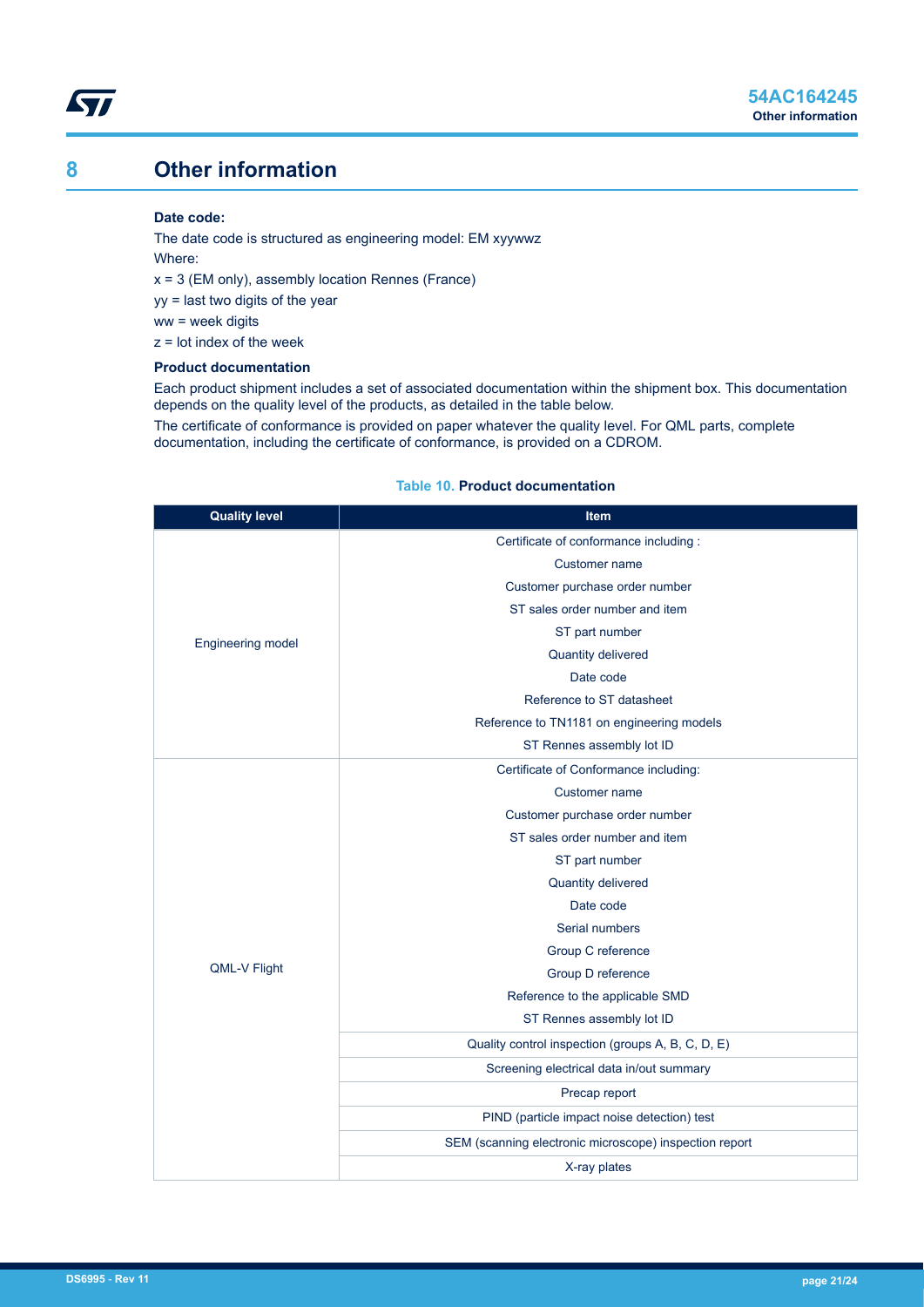# <span id="page-21-0"></span>**Revision history**

## **Table 11. Document revision history**

| <b>Date</b> | <b>Revision</b> | <b>Changes</b>                                                                                                                                                                                                 |  |
|-------------|-----------------|----------------------------------------------------------------------------------------------------------------------------------------------------------------------------------------------------------------|--|
| 23-Sep-2011 | 1               | Initial release.                                                                                                                                                                                               |  |
| 06-Apr-2012 | $\overline{2}$  | Added Pin 4 description to Table 3: "pin descriptions".                                                                                                                                                        |  |
|             |                 | Minor changes to layout                                                                                                                                                                                        |  |
|             |                 | Features: removed "Bus hold"                                                                                                                                                                                   |  |
| 29-Aug-2013 | 3               | Table 1: updated order codes, quality level, and EPPL data.                                                                                                                                                    |  |
|             |                 | Table 10: "Order codes": updated order codes and description data.                                                                                                                                             |  |
|             |                 | Added Section 8: "Other information"                                                                                                                                                                           |  |
| 28-Apr-2014 | 4               | Table 11: "Documentation provided for ESCC flight": removed documentation for<br>engineering model (there is none).                                                                                            |  |
|             |                 | <b>Updated disclaimer</b>                                                                                                                                                                                      |  |
| 27-Jul-2015 | 5               | Table 4: "Absolute maximum ratings": removed R <sub>thia</sub> and updated R <sub>thic</sub><br>information respectively.                                                                                      |  |
| 14-Sep-2016 | 6               | Table 1: updated "RHFAC164245K1" with "RHRAC164245K1" and<br>"RHFAC164245K01V" with "RHRAC164245K01V".                                                                                                         |  |
|             |                 | Table 10: "Order codes": updated "RHFAC164245K1" with "RHRAC164245K1".                                                                                                                                         |  |
| 12-Jan-2017 | 7               | Updated Section 1.1: "Cold spare" Updated Section 1.2: "Power-up" Table 4:<br>"Absolute maximum ratings": updated VDD1/VDD2 value and updated footnote<br>1. Table 5: "Operating conditions": added footnote 1 |  |
| 16-May-2017 | 8               | Updated Section 1.2: "Power-up" and footnote 1 in Table 5: "Operating<br>conditions".                                                                                                                          |  |
|             | 9               | Updated Section 1.2 Power-up, Section 7 Ordering information.                                                                                                                                                  |  |
| 31-May-2018 |                 | Updated Table 4. Operating conditions.                                                                                                                                                                         |  |
|             | 10              | Updated features and description in cover page.                                                                                                                                                                |  |
| 11-Dec-2018 |                 | Updated Section 1.3 Pin connections, Section 4 Radiations, Table 9. Order<br>code.                                                                                                                             |  |
|             |                 | Added Section 8 Other information.                                                                                                                                                                             |  |
| 21-Sep-2021 | 11              | Updated Section 1.2 Power-up and operating.                                                                                                                                                                    |  |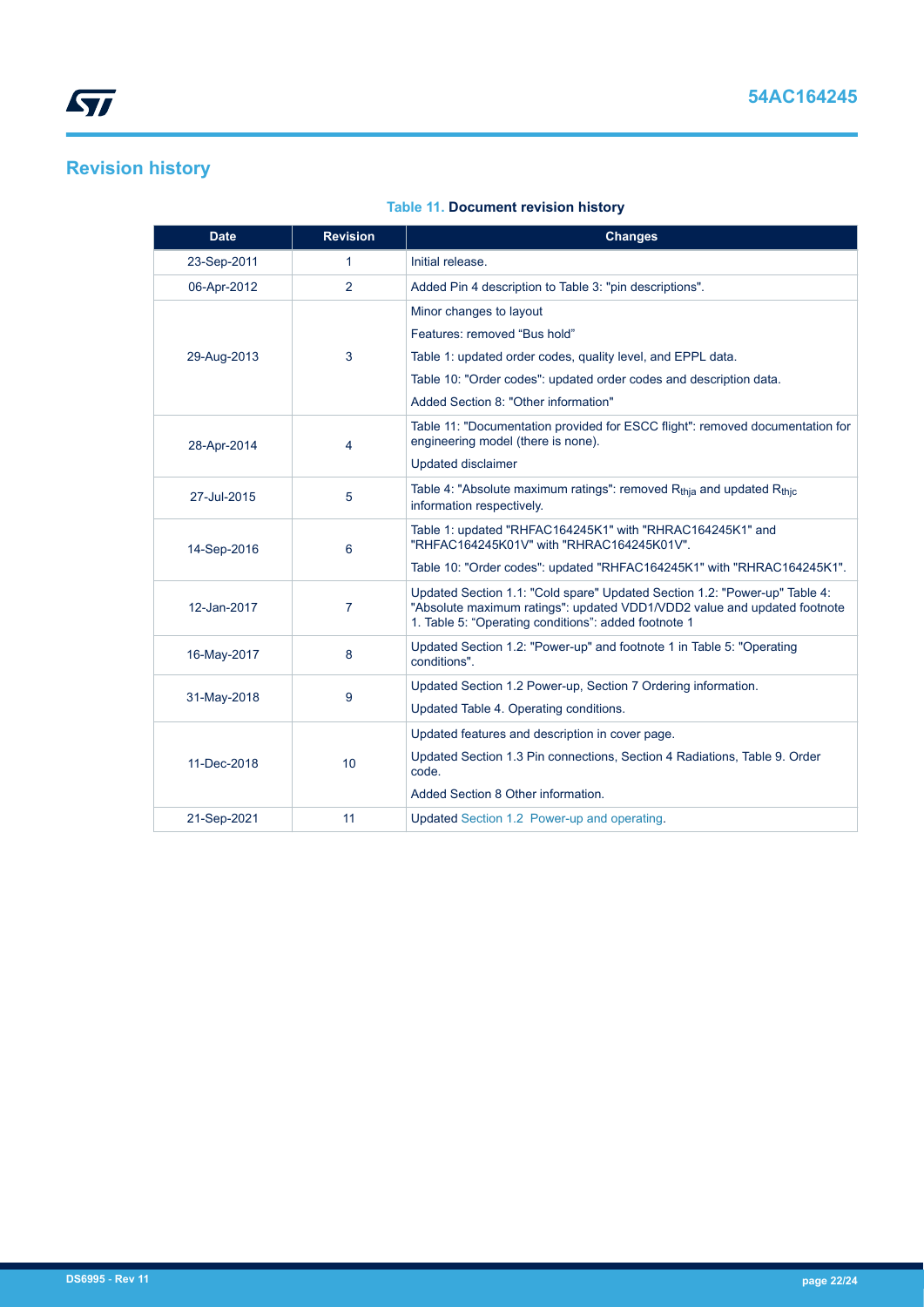

## **Contents**

| $\mathbf 1$    |     |  |  |  |  |
|----------------|-----|--|--|--|--|
|                | 1.1 |  |  |  |  |
|                | 1.2 |  |  |  |  |
|                | 1.3 |  |  |  |  |
| 2 <sup>1</sup> |     |  |  |  |  |
| $\mathbf{3}$   |     |  |  |  |  |
| 4              |     |  |  |  |  |
| 5              |     |  |  |  |  |
| 6              |     |  |  |  |  |
|                |     |  |  |  |  |
| 7 <sup>1</sup> |     |  |  |  |  |
| 8              |     |  |  |  |  |
|                |     |  |  |  |  |